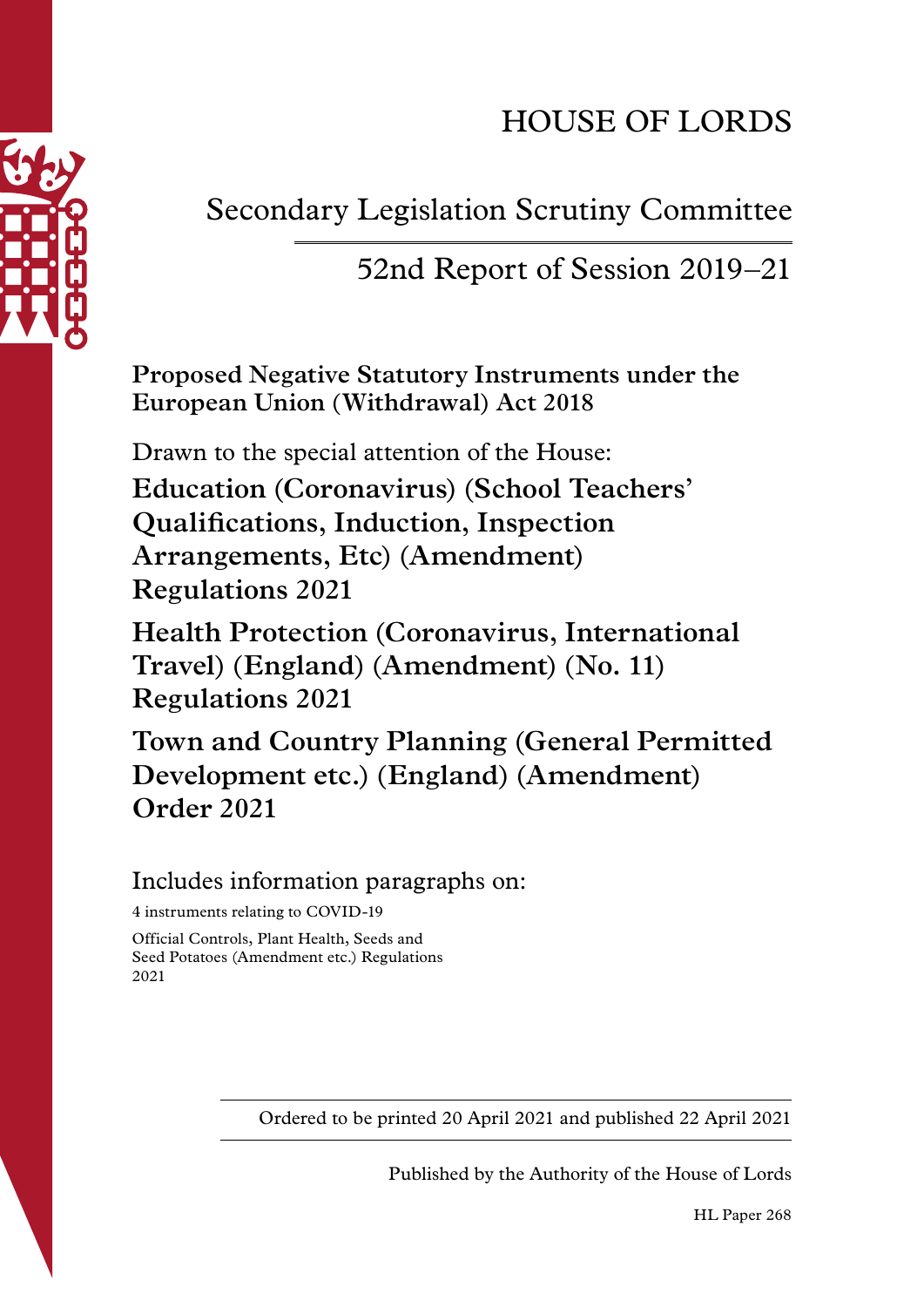#### *Secondary Legislation Scrutiny Committee*

The Committee's terms of reference, as amended on 22 February 2021, are set out on the website but are, broadly:

To report on draft instruments and memoranda laid before Parliament under sections 8 and 23(1) of the European Union (Withdrawal) Act 2018 and section 31 of the European Union (Future Relationship) Act 2020.

And, to scrutinise –

(a) every instrument (whether or not a statutory instrument), or draft of an instrument, which is laid before each House of Parliament and upon which proceedings may be, or might have been, taken in either House of Parliament under an Act of Parliament;

(b) every proposal which is in the form of a draft of such an instrument and is laid before each House of Parliament under an Act of Parliament,

with a view to determining whether or not the special attention of the House should be drawn to it on any of the grounds specified in the terms of reference.

The Committee may also consider such other general matters relating to the effective scrutiny of secondary legislation as the Committee considers appropriate, except matters within the orders of reference of the Joint Committee on Statutory Instruments.

*Members*

[Baroness Bakewell of Hardington Mandeville](https://members.parliament.uk/member/4285/contact) [Viscount Hanworth](https://members.parliament.uk/member/2648/contact) [The Earl of Lindsay](https://members.parliament.uk/member/2059/contact) [Rt Hon. Lord Chartres](https://members.parliament.uk/member/1946/contact) **[Lord Hodgson of Astley Abbotts](https://members.parliament.uk/member/1651/contact)** [Lord Lisvane](https://members.parliament.uk/member/4351/contact) [Rt Hon. Lord Cunningham of Felling](https://members.parliament.uk/member/496/contact) (Chair) Chair [Lord Sherbourne of Didsbury](https://members.parliament.uk/member/4287/contact) [Lord German](https://members.parliament.uk/member/4163/contact) [Lord Liddle](https://members.parliament.uk/member/4156/contact) Baroness Watkins of Tavistock

#### *Registered interests*

Information about interests of Committee Members can be found in the last Appendix to this report.

#### *Publications*

The Committee's Reports are published on the internet at https://committees.parliament.uk/ committee/255/secondary-legislation-scrutiny-committee/publications/

#### *Committee Staff*

The staff of the Committee are Christine Salmon Percival (Clerk), Philipp Mende (Adviser), Jane White (Adviser) and Ben Dunleavy (Committee Assistant).

#### *Further Information*

Further information about the Committee is available at https://committees.parliament.uk/ committee/255/secondary-legislation-scrutiny-committee/

The progress of statutory instruments can be followed at [https://statutoryinstruments.](https://statutoryinstruments.parliament.uk/) [parliament.uk/](https://statutoryinstruments.parliament.uk/)

The National Archives publish statutory instruments with a plain English explanatory memorandum on the internet at<http://www.legislation.gov.uk/uksi>

#### *Contacts*

Any query about the Committee or its work, or opinions on any new item of secondary legislation, should be directed to the Clerk to the Secondary Legislation Scrutiny Committee, Legislation Office, House of Lords, London SW1A 0PW. The telephone number is 020 7219 8821 and the email address is [hlseclegscrutiny@parliament.uk](mailto:hlseclegscrutiny%40parliament.uk?subject=).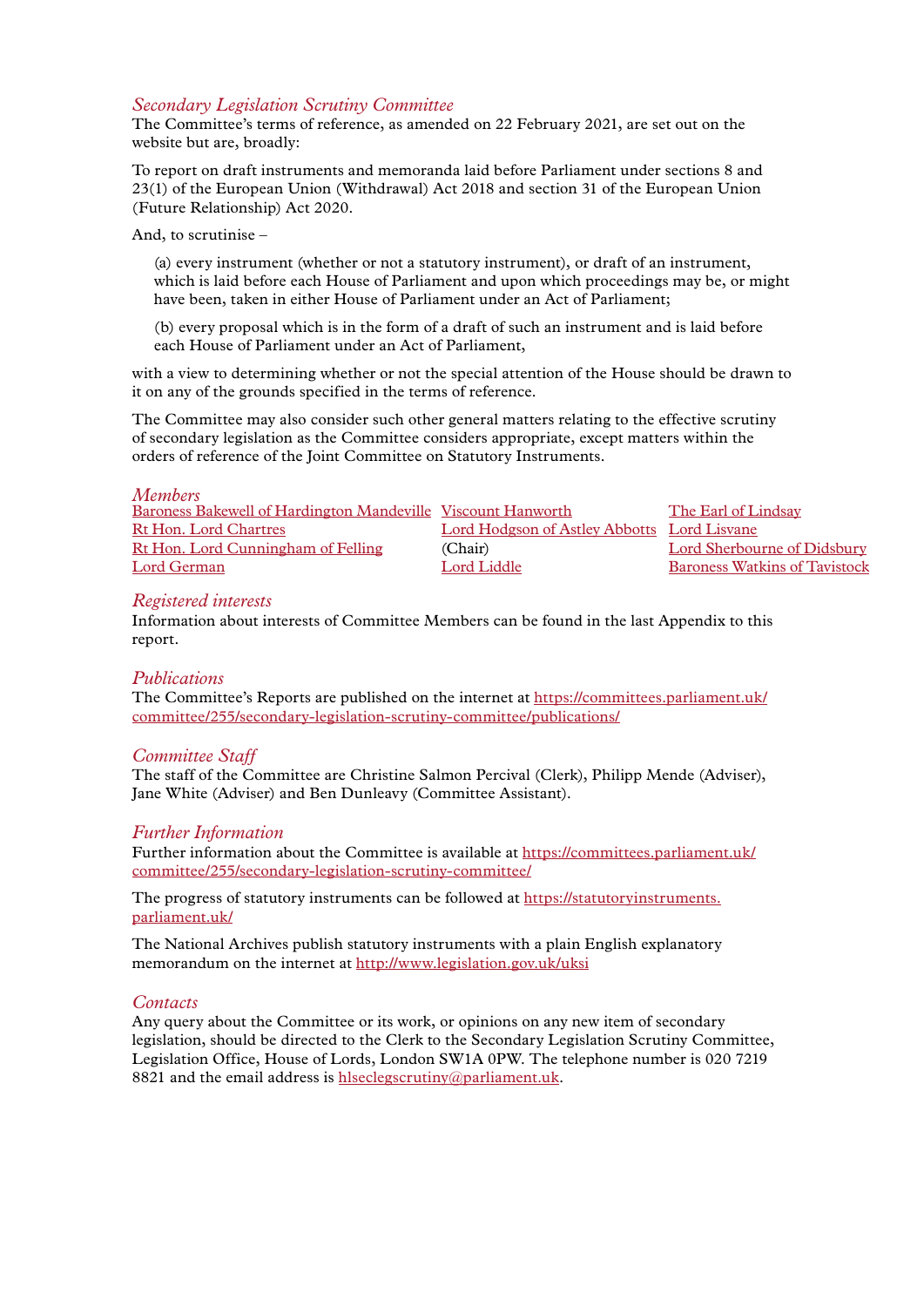# **Fifty Second Report**

**PROPOSED NEGATIVES UNDER THE EUROPEAN UNION WITHDRAWAL ACT 2018**

**Proposed Negative Statutory Instruments about which no recommendation to upgrade is made**

• Crime (International Co-operation) Act 2003 (Freezing Order) (England and Wales and Northern Ireland) Regulations 2021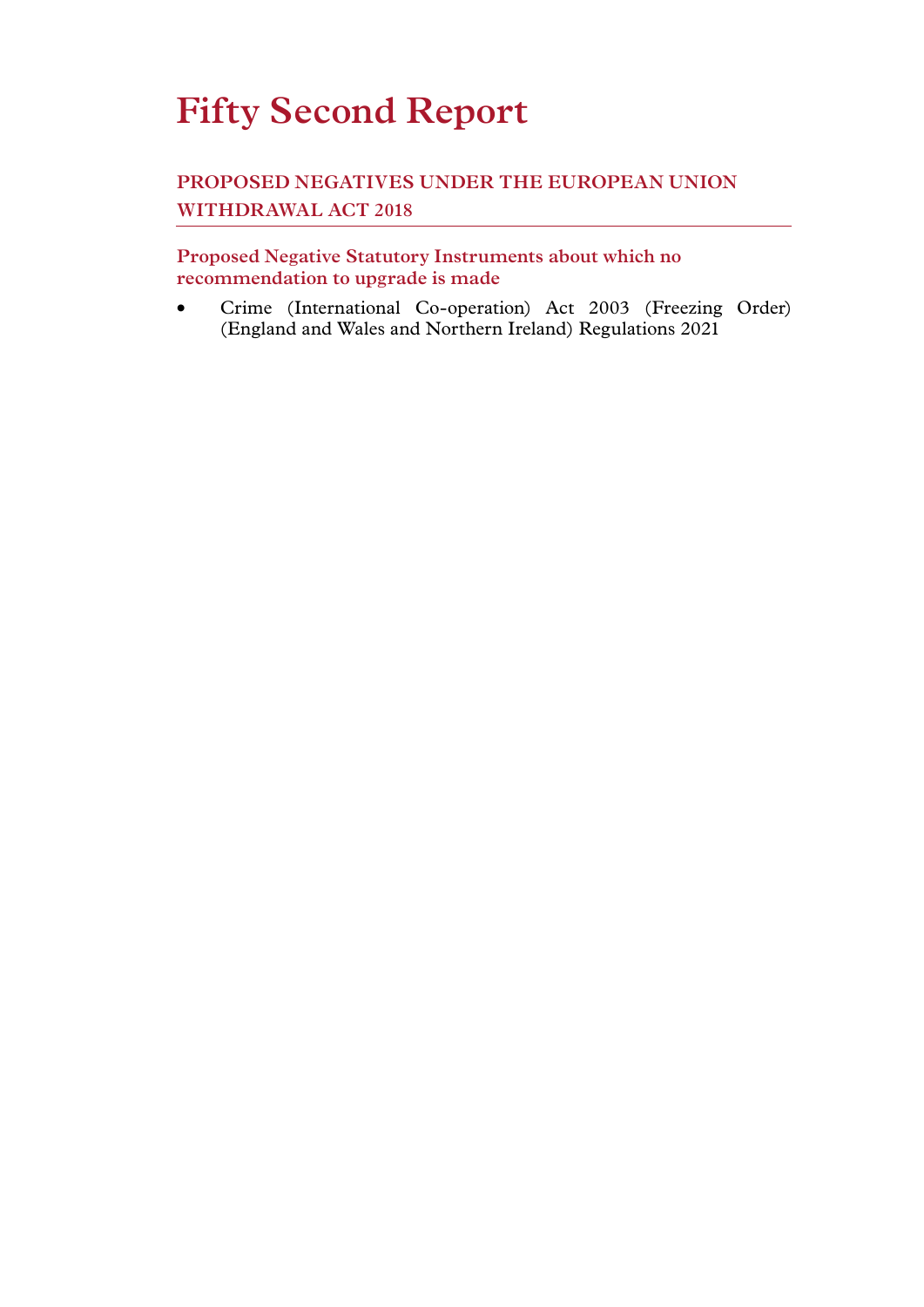## **INSTRUMENTS DRAWN TO THE SPECIAL ATTENTION OF THE HOUSE**

**Education (Coronavirus) (School Teachers' Qualifications, Induction, Inspection Arrangements, Etc) (Amendment) Regulations 2021 (SI 2021/385)**

#### *Date laid: 25 March 2021*

#### *Parliamentary procedure: negative*

*These Regulations make changes to the requirements for those undergoing initial teacher training to address the impacts of the pandemic; amend the criteria for the recognition of qualifications of certain overseas teachers; alter Ofsted's remit in relation to the inspection of teacher training; enable data about teachers undergoing a second year of induction to be collected from schools; and implement reforms to the statutory induction of early career teachers (ECTs) in England. Given the current challenges in retaining ECTs, the changes the instrument makes to the statutory induction of teachers and additional information the Department has provided about the wider approach to improving teacher recruitment and retention may be of interest to the House.*

#### **The Regulations are drawn to the special attention of the House on the ground that they are politically or legally important and give rise to issues of public policy likely to be of interest to the House.**

1. These Regulations have been laid by the Department for Education (DfE) with an Explanatory Memorandum (EM). They make changes in relation to teachers' qualifications, training and induction, the collection of data and Ofsted's inspection regime which are set out in more detail below.

#### *Changes to initial teacher training requirements during the pandemic*

- 2. The instrument relaxes some of the statutory requirements for those undergoing and completing initial teacher training (ITT). Trainees at accredited institutions in England will be allowed to undertake their practical teaching experience wholly or mainly in a school outside England before 1 September 2021, thereby enabling ITT providers to widen their pool of placement schools. According to DfE, this could include trainees training at accredited institutions in England but who may, for example, be placed mainly in schools in Wales.
- 3. In addition, accredited ITT providers will be able to recommend trainees for Qualified Teacher Status (QTS) if they are satisfied that the trainee has demonstrated adequate progress towards meeting the Teachers' Standards, and would have met them, were it not for a reason relating to the pandemic. This will apply to assessments completed by the accredited provider before 1 September 2021. DfE says that these changes are made in response to the disruption caused by the pandemic and seek to protect the flow and quality of ECT supply to schools in September 2021. According to DfE, more than 41,000 trainee teachers have been recruited and are currently on ITT courses leading to the award of QTS in England.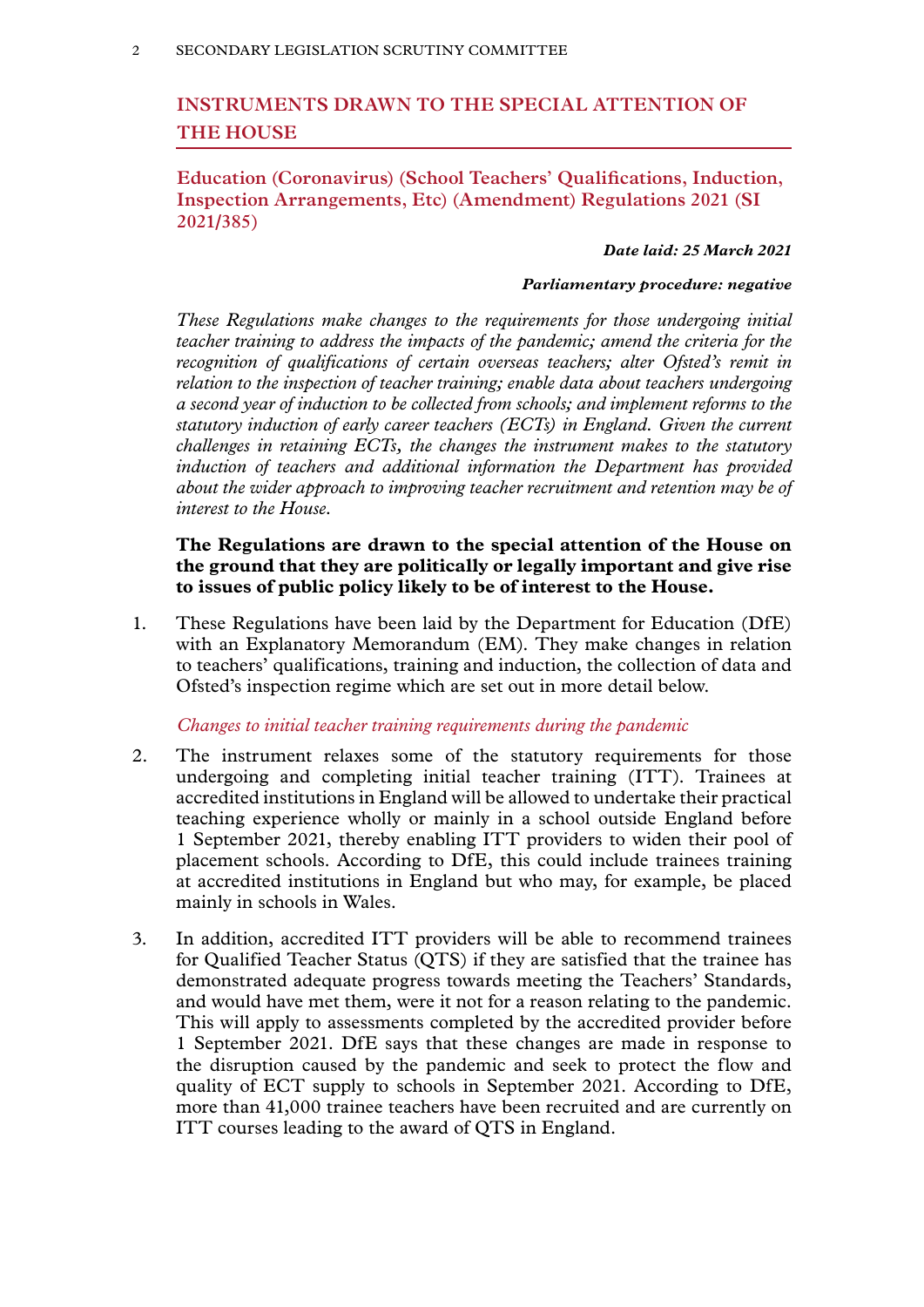#### *Recognition of certain overseas teaching qualifications*

4. The arrangements for the recognition of qualifications and for awarding QTS to teachers from Australia, Canada, New Zealand and the USA are amended to reflect that teachers in these countries may be regulated at regional rather than national level. In addition, teachers who have completed a comparable course to ITT in Gibraltar may be awarded QTS, ensuring that these teachers are treated the same as other teachers from Europe.

#### *Statutory induction of ECTs*

- 5. Changes are made to the statutory induction of ECTs. DfE explains that most teachers are required to complete successfully an induction period in order to be able to teach as a qualified teacher in maintained schools and certain other institutions in England. Each year, around 30,000 ECTs undertake their statutory induction in England. This instrument extends the induction period from one year/three terms to two years/six terms. According to DfE, this extended induction period will be underpinned by a new structured training and development programme based on the Early Career Framework (ECF).<sup>1</sup> In addition to the  $10\%$  timetable reduction that ECTs currently receive during their one-year induction, ECTs will receive a 5% timetable reduction in the second year of induction to allow sufficient time to complete ECF professional development activities. DfE says that these changes will help address the fact that over 20% of new teachers leave the profession within their first two years of teaching, and over 30% leave within their first five years.
- 6. Given that the drop-out rate of ECTs is significant, we asked whether the Department was taking forward other measures to improve retention. In response, DfE explained that the 2019 Teacher Recruitment and Retention Strategy<sup>2</sup> outlines four key areas where "focus, investment and reform can have the biggest impact on improving teacher recruitment and retention". According to DfE, the four priority areas are:
	- (a) Creating the right climate for leaders to establish supportive school cultures. This includes "radically" simplifying the system and a new Ofsted framework with "an active focus on reducing teacher workload, with inspectors considering staff workload as part of the leadership and management judgement".
	- (b) Transforming support for ECTs through the new ECF. DfE says that the ECF will underpin the new entitlement for two years of fullyfunded structured professional development which is designed to help ECTs develop their practice, knowledge and working habits. There will be additional support for the mentors assigned to ECTs, and DfE will introduce "phased training bursaries, with staggered retention payments to encourage good people to remain in the profession, as well as to join". According to DfE, the changes made by this instrument are central to this priority.
	- (c) Building a career offer that remains attractive to teachers as their careers and lives develop. According to DfE, this includes the development

<sup>1</sup> DfE, *Early Career Framework* (January 2019): [https://www.gov.uk/government/publications/early](https://www.gov.uk/government/publications/early-career-framework)[career-framework](https://www.gov.uk/government/publications/early-career-framework) [accessed 15 April 2021].

<sup>2</sup> DfE, *Teacher recruitment and retention strategy* (January 2019): [https://www.gov.uk/government/](https://www.gov.uk/government/publications/teacher-recruitment-and-retention-strategy) [publications/teacher-recruitment-and-retention-strategy](https://www.gov.uk/government/publications/teacher-recruitment-and-retention-strategy) [accessed 15 March 2021].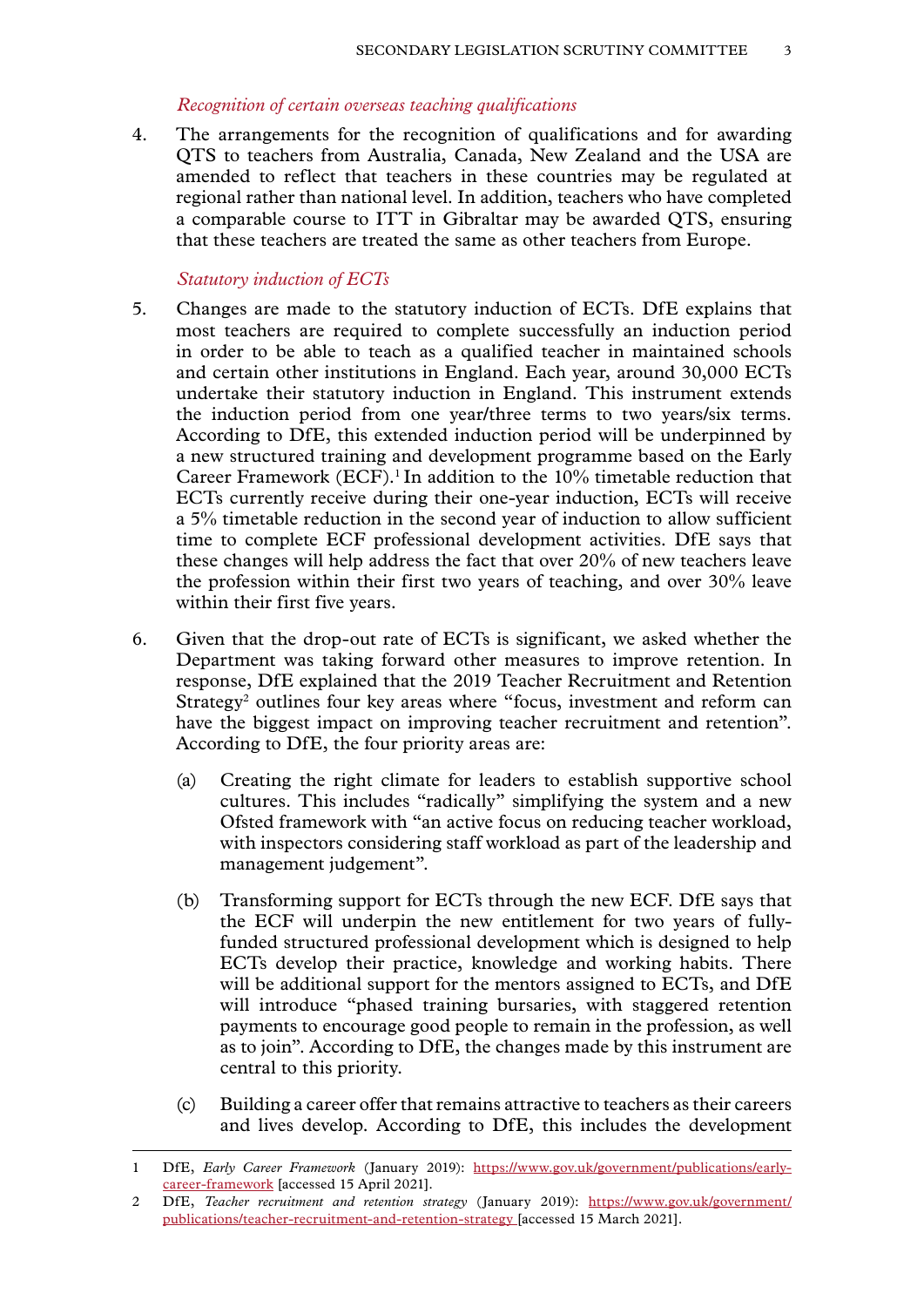of "specialist qualifications to support clearer non-leadership career pathways for teachers that want to stay and excel in the classroom", with investment focussed on challenging schools and support for headteachers to "transform flexible working".

- (d) Making it easier for "great people" to become teachers through a new 'discover teaching initiative' and by simplifying the process for becoming a teacher, including through a simpler digital application process for initial teacher training.
- 7. We asked DfE to what extent ECTs start their careers via agencies/as supply teachers, rather than being employed directly by schools, and whether ECTs employed by agencies/as supply teachers would also benefit from the new induction provisions. The Department told us that:

"We do not collect data on the number of ECTs who complete induction as supply teachers but anecdotally we think this number is relatively low. Only supply teachers who are on long-term placements (one term or more) are eligible to undertake statutory induction. Short-term supply placements of less than one term, or equivalent, cannot count towards induction, as such posts will not provide an ECT with the breadth of experience, support, and assessment. From September 2021, all ECTs who undertake statutory induction, including those on long-term supply placements, will benefit from the new induction provisions."

- 8. We take the view that to help improve the recruitment and retention of ECTs, the Department may wish to develop a more comprehensive understanding of the different types of employment. This includes obtaining data about the number of ECTs employed via agencies/as supply teachers, even if these teachers are not eligible for statutory induction due to the temporary nature of their employment.
- 9. We also asked whether ECTs who work through agencies/as supply teachers would have their income reduced, if the 10%/5% timetable reduction is applied during induction. The Department clarified that:

"The 10%/5% timetable reduction relates to the ECT's time in the classroom rather than their overall time in school. This time off timetable should be used to specifically enable ECTs to undertake activities in their induction programme. Supply teachers can either be hired directly by a school or through a private supply agency. Where a local authority maintained school hires a supply teacher directly, the teacher is entitled to their pay under the School teachers' pay and conditions document (STPCD).3 Supply agencies on the other hand are private companies and as such have discretion over individual pay  $-$  the teacher's terms and conditions (including pay) will be a matter between the supply teacher and the agency by which they are employed."

10. Given the importance of the changes made by this instrument to the induction process, we asked why the changes had not been made by a standalone instrument and had instead been included in an instrument which

<sup>3</sup> DfE, *School teachers' pay and conditions document 2020 and guidance on school teachers' pay and conditions*  (September 2020) [https://assets.publishing.service.gov.uk/government/uploads/system/uploads/](https://assets.publishing.service.gov.uk/government/uploads/system/uploads/attachment_data/file/920904/2020_STPCD_FINAL_230920.pdf) [attachment\\_data/file/920904/2020\\_STPCD\\_FINAL\\_230920.pdf](https://assets.publishing.service.gov.uk/government/uploads/system/uploads/attachment_data/file/920904/2020_STPCD_FINAL_230920.pdf) [accessed 15 April 2021].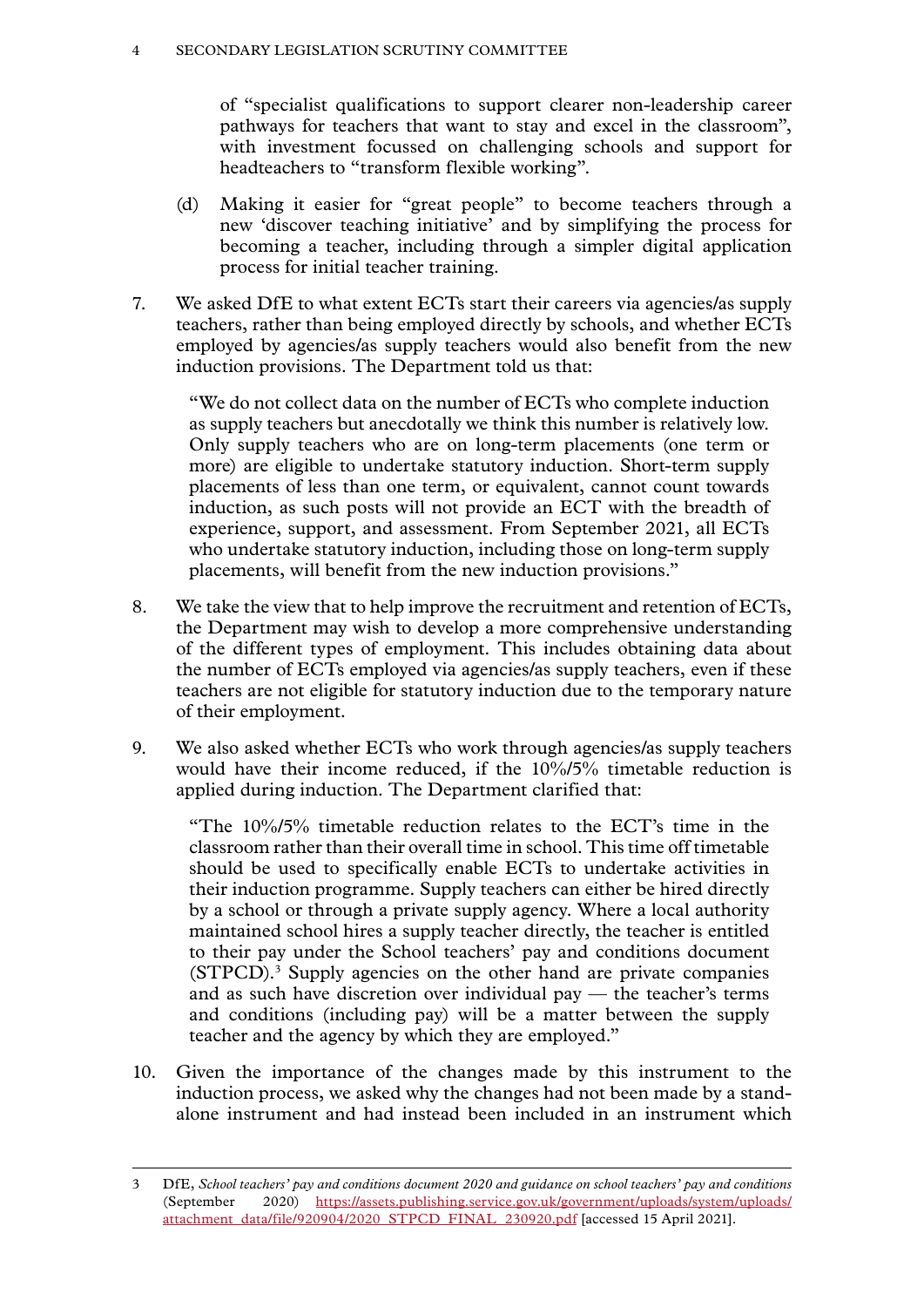bundles together several different measures, including temporary measures to address the impacts of the pandemic. The Department responded that:

"In order to avoid duplication of work and to minimise resourcing implications on the Department and its advisers, it was decided that amendments to the four sets of regulations should be combined into one instrument. All the changes in the instrument relate to teacher training and separate communications/guidance have been issued for each area."

#### *School Workforce Census*

11. This instrument also amends the School Workforce Census to allow data about second year ECTs to be collected from schools. This is to enable DfE to support the delivery of statutory induction and to allocate funding to schools for the ECT's 5% timetable reduction in the second year of induction and for their mentor.

#### *Remit of Ofsted inspections*

12. Finally, the instrument extends the remit of Ofsted to enable the regulator to inspect two types of government-funded training programmes for teachers and others engaged in the provision of education or training from September 2021: ECF provider-led training delivered to ECTs and their mentors and reformed National Professional Qualifications for teachers and others who want to develop their knowledge and skills in school leadership and specialist areas of teaching practice.

#### *Conclusion*

13. Given the current challenges in recruiting and retaining ECTs, the changes the instrument makes to the statutory induction of teachers and the additional information the Department has provided about the wider approach to improving teacher recruitment and retention may be of interest to the House. **The Regulations are drawn to the special attention of the House on the ground that they are politically or legally important and give rise to issues of public policy likely to be of interest to the House**.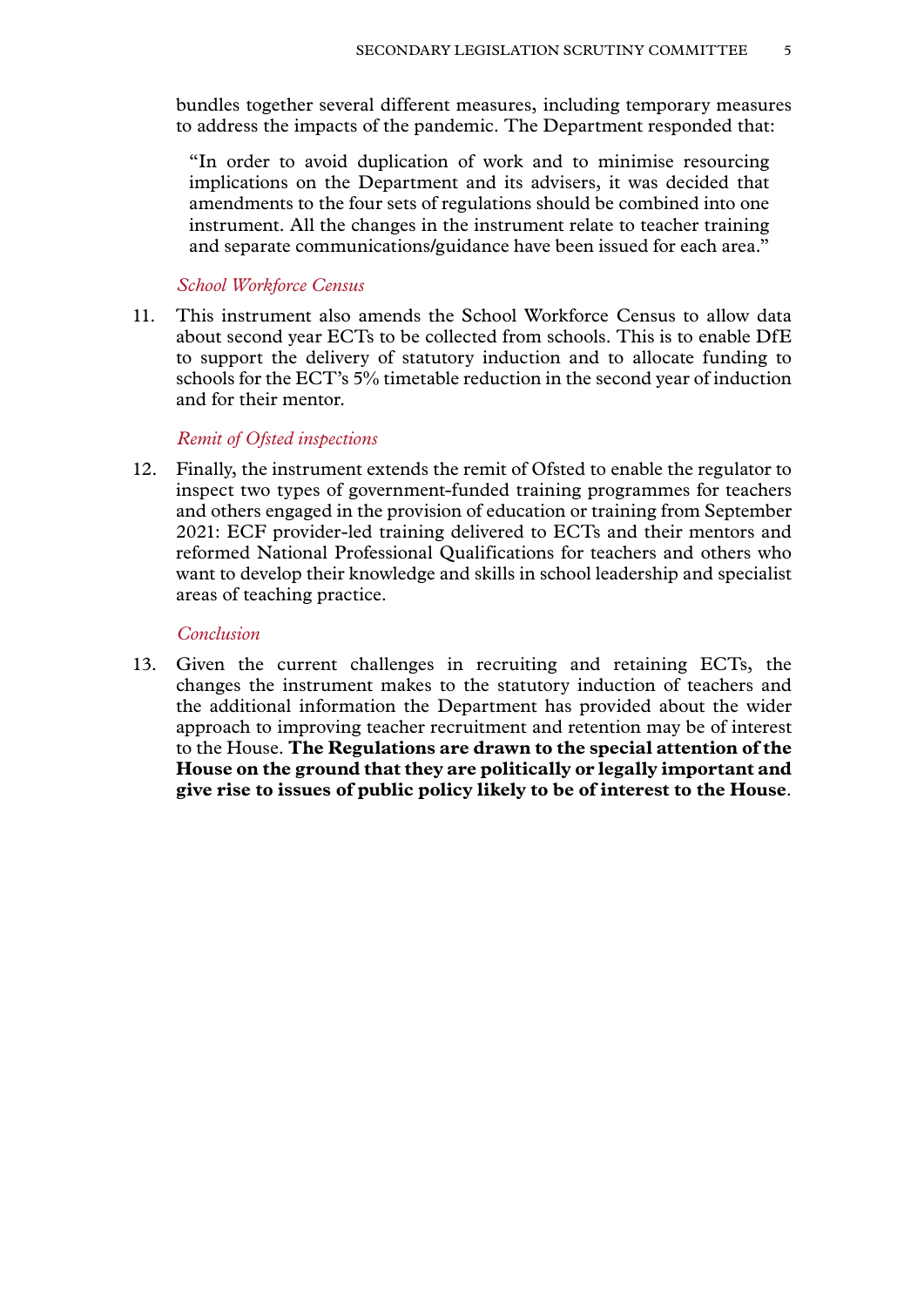## **Health Protection (Coronavirus, International Travel) (England) (Amendment) (No. 11) Regulations 2021 (SI 2021/442)**

#### *Date laid: 1 April 2021*

#### *Parliamentary procedure: negative*

*This instrument makes further changes to the testing regime under the International Travel Regulations. The Explanatory Memorandum (EM) accompanying the instrument is, in our view, superficial. We therefore wrote to Jo Churchill MP at the Department for Health and Social Care (DHSC) with a number of questions. The correspondence is published in Appendix 1 to the Report. This is not the first instance of an inadequate EM from the DHSC so we asked the Minister to provide an assurance that steps would be taken to these repeated failures and to ensure that the House is always provided with an adequate explanation of the policy changes in its pandemic legislation. The Minister's response was disappointingly vague in the light of the repeated concerns we have expressed on this matter.*

**These Regulations are drawn to the special attention of the House on the ground that the explanatory material laid in support provides insufficient information to gain a clear understanding about the instrument's policy objective and intended implementation**.

- 14. These Regulations laid by the Department of Health and Social Care (DHSC) amend the International Travel Regulations:<sup>4</sup> regulation 6 introduces a system of self-isolation for some road haulage workers; regulations 3, 4, 5 and 7 to 11 introduce a system of workforce testing for coronavirus. Regulation 12 amends the Health Protection (Notification) Regulations 2010 to require laboratory operators to secure consistent numbering of specimens tested and require pre-payment.
- 15. The explanation for the instrument stated in section 7 of the Explanatory Memorandum (EM) is scant:

"This instrument introduces a requirement for these critical sector workers to be tested. Some of these sectors are required to take as part in the general mandatory testing regime contained in the International Travel Regulations whilst other sectors are subject to bespoke workforce testing requirements. The introduction of the bespoke testing requirements also establishes a duty on their employers to take reasonable steps to facilitate testing."

- 16. **We regard this explanation as superficial**: it fails to give any rationale for these changes or what effects are expected as a result. Several other changes made by the instrument are not explained at all.
- 17. We therefore wrote to Jo Churchill MP, Parliamentary Under Secretary of State at DHSC, with a number of questions, some about the practicalities of enforcement, and some about whether the changes to testing are as a result of an omission or of deliberate avoidance by travellers. The correspondence is published in Appendix 1.
- 18. The Minister's letter gives a much better description of why all of these legislative steps have been taken. This is the level of information that

<sup>4</sup> Health Protection (Coronavirus, International Travel) (England) Regulations 2020 [\(SI 2020/568\)](https://www.legislation.gov.uk/uksi/2020/568/memorandum/contents).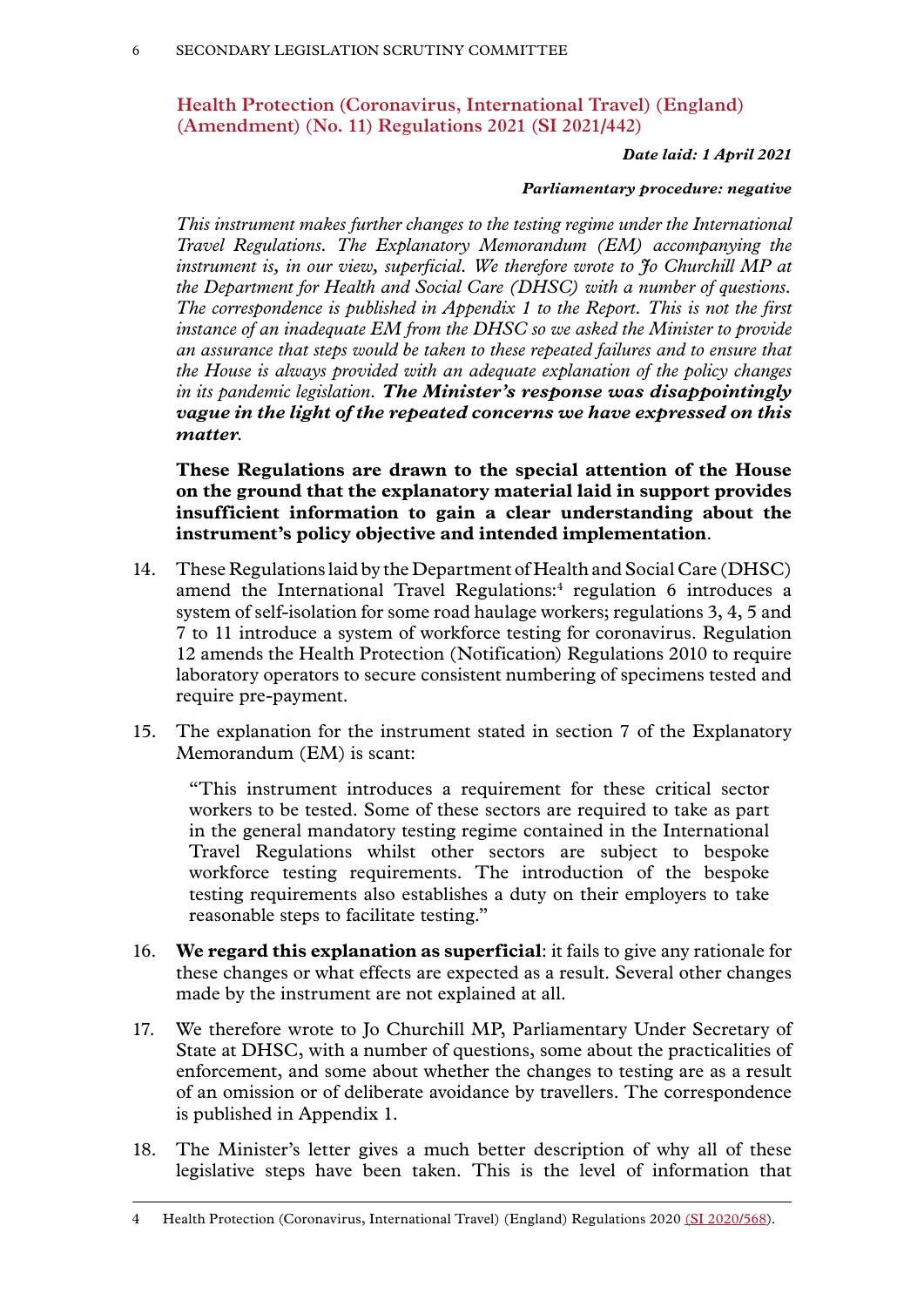Parliament and the public need in order to understand why these changes are being made. We have asked DHSC to publish an amended EM so that this information will be available to all readers.

- 19. We note that much of the legislation relies on guidance (for example, about the "reasonable steps" an employer must take). The revised EM should make any such links explicit so that the reader is given a complete picture of what actions are required to meet the legal duty and to assess whether they are reasonable.
- 20. We also note that section 6 of the original EM includes a list of what each regulation does. This is of limited use, in part because the numbering of the regulations is incorrect, and in part because the text is descriptive in that it simply summarises what the legislation does but not the policy rationale for why the change is thought necessary. **We regard this as evidence of poor quality control within the Department**.
- 21. We have therefore asked the Minister **for an assurance that steps will be taken to ensure that, in future, the explanatory material in support of DHSC instruments, particularly those related to the pandemic, is fit for purpose. The Minister's response was disappointingly vague in the light of the repeated concerns we have expressed on this matter.**

#### *Conclusion*

- 22. We criticised the general quality of the policy explanation in EMs produced by DHSC in relation to pandemic legislation in our Interim Report.5 Our 49th Report recently criticised the EM accompanying the Travel No. 9 Regulations<sup>6</sup> for being selective and the Report included an exchange of correspondence with Lord Bethell, Parliamentary Under Secretary of State at DHSC, seeking clarification of certain policy issues the EM glossed over.7 **We are therefore disappointed to have had to write again so soon afterwards due to an inadequate EM: sufficient information to understand the reasons for and the effects of the legislation should be the core of every EM.**
- 23. During the 2017–19 session we said that "Brexit pressure" would not be an acceptable excuse for any decrease in the quality of explanatory material accompanying instruments.<sup>8</sup>We restated that view with regard to COVID-19 instruments: "the fact that the majority have been brought into effect within days makes it even more important that their intention and effect are made clear to both Parliament and the public".9 In our letter to DHSC we asked the Department to take remedial action to make sure that they reach this standard. We will be monitoring their progress carefully.

<sup>5</sup> *[Interim report on the Work of the Committee in Session 2019](https://publications.parliament.uk/pa/ld5801/ldselect/ldsecleg/200/20002.htm)* (39th Report, Session 2019-21, HL Paper 200); see paragraphs 10 and 12.

<sup>6</sup> *[49th Report](https://publications.parliament.uk/pa/ld5801/ldselect/ldsecleg/245/24504.htm)*, Session 2019-21 (HL Paper 245): third item, Health Protection (Coronavirus, International Travel) (England) (Amendment) (No. 9) Regulations 2021 [\(SI 2021/223\)](https://www.legislation.gov.uk/uksi/2021/223/contents/made).

<sup>7</sup> *[49th Report](https://publications.parliament.uk/pa/ld5801/ldselect/ldsecleg/245/24509.htm)*; Appendix 1.

<sup>8</sup> *[26th Report](https://publications.parliament.uk/pa/ld201719/ldselect/ldsecleg/125/12502.htm)*, Session 2017–19 (HL Paper 1250): see para 49 onwards.

<sup>9</sup> *[Interim report on the Work of the Committee in Session 2019](https://publications.parliament.uk/pa/ld5801/ldselect/ldsecleg/200/20002.htm)*, para 8.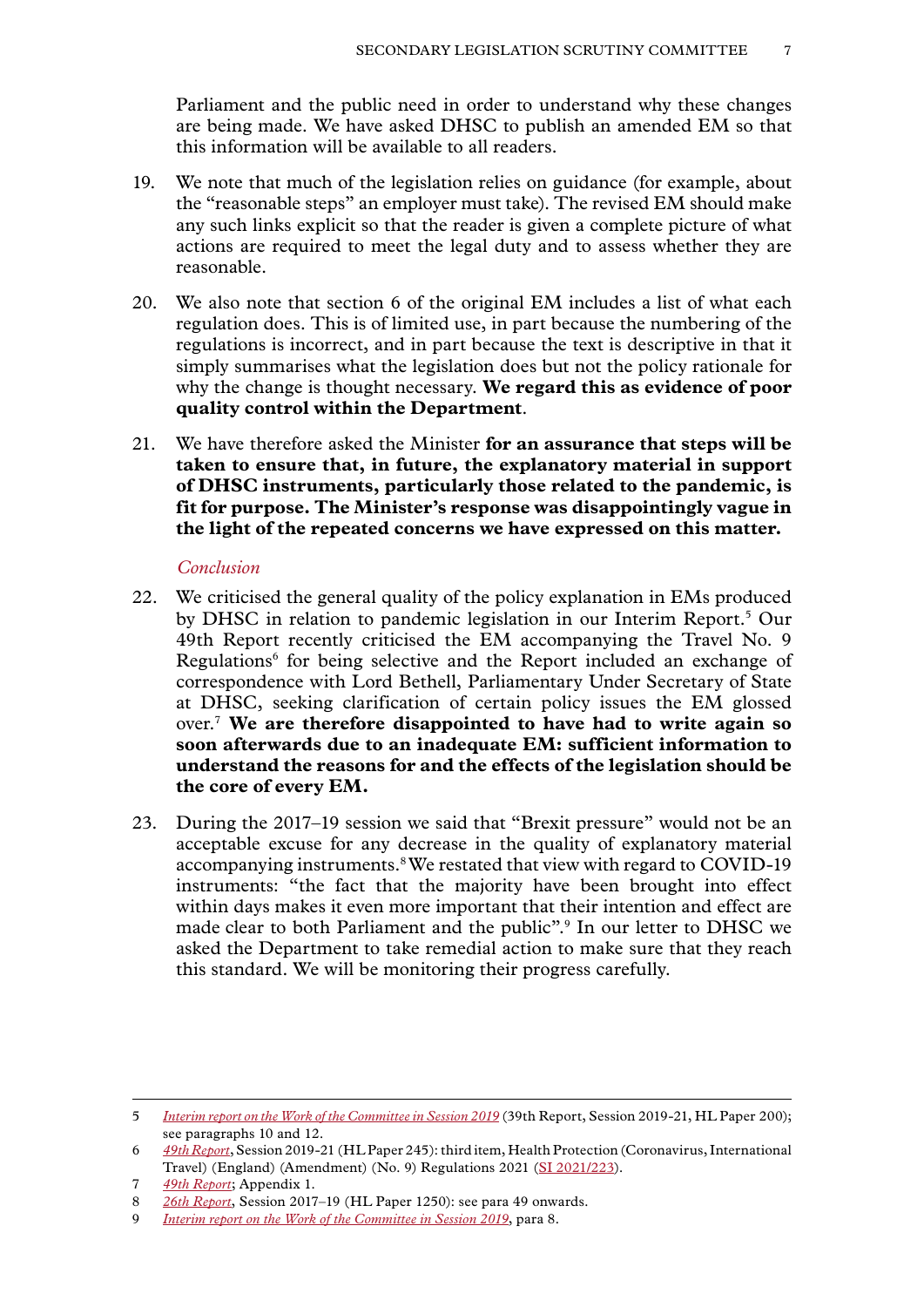## **Town and Country Planning (General Permitted Development etc.) (England) (Amendment) Order 2021 (SI 2021/428)**

#### *Date laid: 31 March 2021*

#### *Parliamentary procedure: negative*

*This Order introduces several changes to local planning legislation to make it easier to change the use of buildings from commercial to residential use with the aim of supporting the economic recovery from the pandemic; to expand existing schools, colleges, universities, hospitals and prisons; and to further develop operational facilities at ports, as part of the Government's programme for Freeports. The instrument also makes full local planning consideration a statutory requirement before any relevant statues, memorials or monuments can be removed, implementing a policy the Government announced in January following the removal of the statute of Edward Colston in Bristol last summer.* 

*We have previously expressed concern about using secondary legislation to bring about significant changes to planning legislation during the pandemic. Given that the changes made by this Order are permanent and may have a considerable impact on high streets and the development of key infrastructure, such as schools, colleges, universities, prisons and ports, the instrument again raises the question whether it would have been more appropriate to make these changes in a Bill, enabling Parliament to scrutinise the changes and their potential impact more fully. This is particularly apposite as the instrument also puts the Government's approach to protecting historic statues, including those which may be controversial, on a statutory footing.*

**This Order is drawn to the special attention of the House on the ground that it is politically or legally important and gives rise to issues of public policy likely to be of interest to the House.**

- 24. This Order has been laid by the Ministry of Housing, Communities, and Local Government (MHCLG) with an Explanatory Memorandum (EM). The instrument makes changes to local planning legislation in relation to permitted development rights, which are explained below. A further statutory instrument will introduce the fees that will apply to these developments.
- 25. According to MHCLG, permitted development rights provide a more streamlined planning process with greater planning certainty than the formal local planning application process, while still enabling local planning authorities to consider key planning matters through a "light-touch" prior approval process.

#### *Changing the use of buildings from commercial to residential use*

26. The Order introduces a new permitted development right (Class MA) to allow the use of a building to be changed more easily from any use within the Commercial, Business and Service use class (Class E) to residential use (Class C3). Since 1 September 2020, Class E has included a wide range of uses such as offices, shops, cafes and gyms which are suitable for a town centre. MHCLG says that introducing a new permitted development right for such premises will support housing delivery, economic recovery from the pandemic and regeneration of high streets, meeting the Government's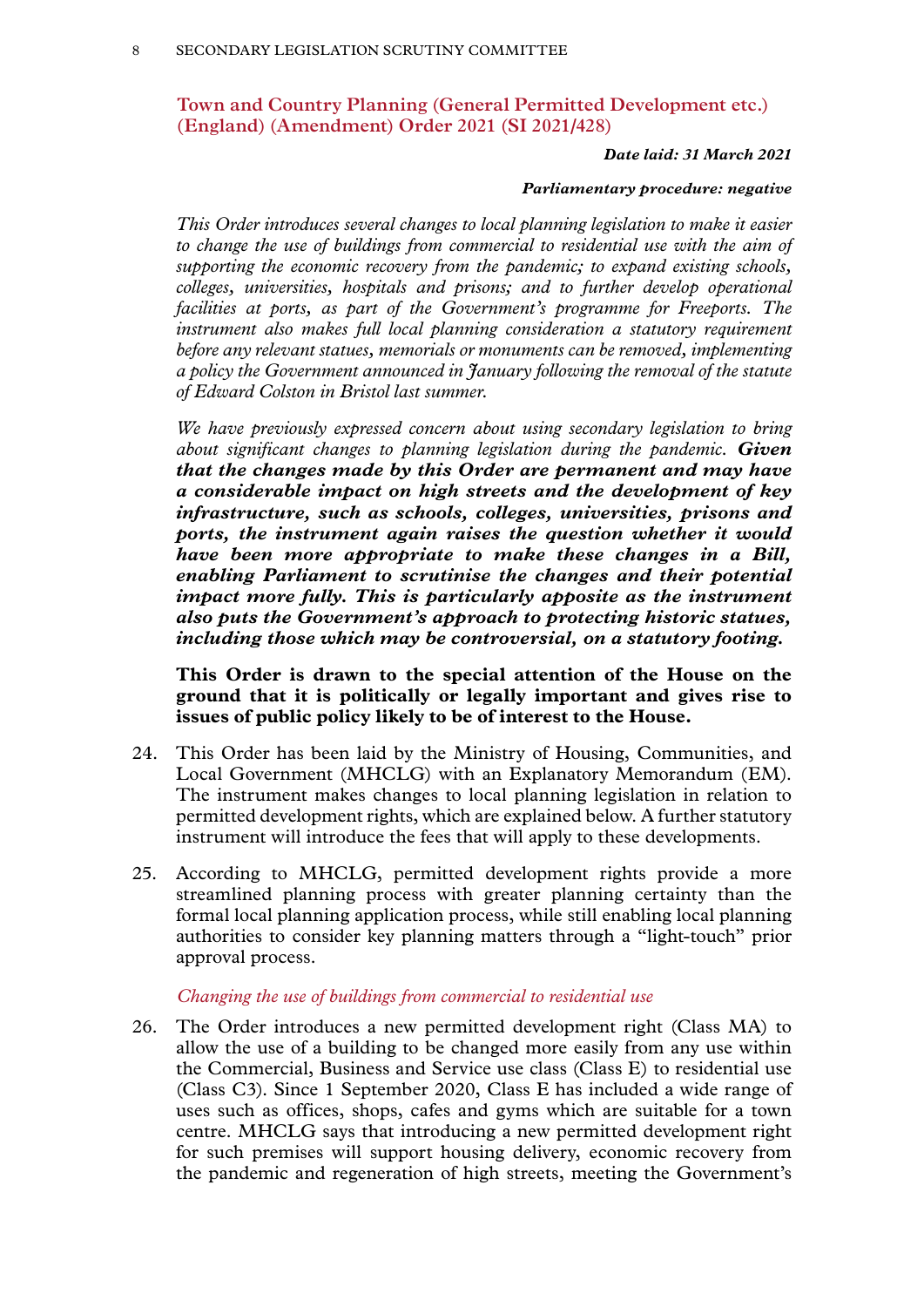"Build, Build, Build" commitment<sup>10</sup> to allow a wider range of commercial buildings to change to residential use without the need for a formal planning application.

27. MHCLG says that to prevent gaming of the system and to protect successful businesses, the building that is being changed to residential use must have been in Class E or an equivalent commercial, business and service use for two years and must also have been vacant for three continuous months immediately before the date of application for prior approval. Any time that the premises have been closed as a result of pandemic-related restrictions will not count towards this period. The instrument provides for a number of restrictions and protections, including that no more than 1,500 square metres of floorspace in any building may change use, and that any homes delivered will have to meet, as a minimum, the nationally described space standards. In addition, the right will be subject to prior approval by the local planning authority in respect of matters such as contamination and impacts of noise from existing commercial premises; adequate natural light in all habitable rooms; the impact of the loss of ground floor commercial, business and service use and the impact of any loss of health centres and registered children's nurseries on the provision of local services.

*Allowing further development of schools, colleges, universities, hospitals and prisons*

- 28. The Order amends permitted development rights in Class M to support the extension of school, college, university, hospital and, for the first time, prison buildings. The footprint of any buildings to be developed may be up to 25% of the cumulative footprint of existing buildings on site on 21 April 2021 or up to 250 square metres, whichever is greater. There will also be height restrictions. MHCLG says that the changes are to help implement "Project Speed" which is focused on the delivery of important public infrastructure and, specifically, the delivery of schools, colleges, hospitals and prisons.<sup>11</sup> The development of prisons will be limited to closed prisons which operate behind a secure closed perimeter and will not be available, for example, for the development of immigration removal centres. The lighttouch approval process will not impact on prison accommodation standards which, according to MHCLG, are set internally by the Ministry of Justice and through international law.
- 29. MHCLG says that in response to concerns raised during consultation, the Order introduces a prior approval process specifically for the development of university buildings because of their potentially sensitive city centre location and large scale. Under this process, the local authority may assess any transport and highways impacts, the design and external appearance of the development and the impact of the development on heritage and archaeology.

#### *Allowing further development of ports*

30. The Order provides the operators of "dock, pier, harbour, water transport, canal or inland navigation undertakings" with greater flexibility to develop their operational services and facilities. According to MHCLG, this supports ports as an important economic agent following the UK's exit from the EU

<sup>10</sup> Prime Minister Boris Johnson, Press Release: *[Build Build Build](https://www.gov.uk/government/news/pm-build-build-build)* on 30 June 2020.

<sup>11</sup> Prime Minister Boris Johnson, Speech in Dudley, 30 June 2020: [https://www.gov.uk/government/](https://www.gov.uk/government/speeches/pm-economy-speech-30-june-2020) [speeches/pm-economy-speech-30-june-2020](https://www.gov.uk/government/speeches/pm-economy-speech-30-june-2020) [accessed 15 April 2021].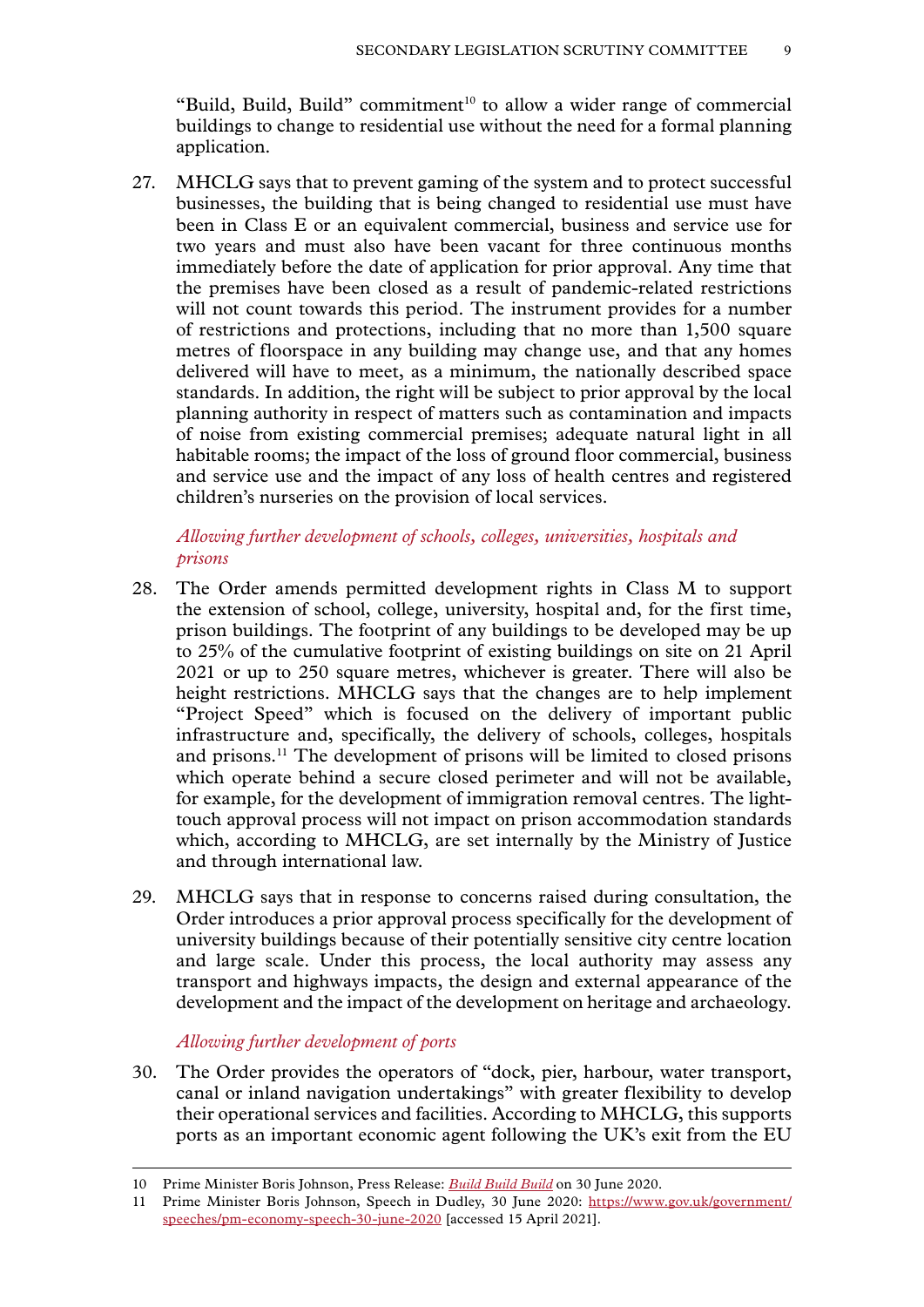and meets a commitment made in response to the consultation on Freeports.<sup>12</sup> The additional flexibilities reflect the permitted development right already available to airports. A requirement to consult the local planning authority prior to any development taking place mirrors the provision for airports and gives local planning authorities an opportunity to comment on the plans and their impacts. Consultation will not be needed where certain limited types of development are urgently required for the efficient running of a port. Asked for more detail, MHCLG told us that while the specific types of development that this encompasses "will depend on each individual circumstance and would therefore need to be considered on a case by case basis", local planning authorities will retain their ability to take enforcement action "against development that they do not consider to be within the scope of the new permitted development right".

## *Requiring full local planning consideration before any statues, memorials and monuments can be removed*

- 31. This Order makes a permanent amendment to exempt certain statues, memorials and monuments from the permitted development right which allows their demolition. The exemption applies to statues, memorials and monuments which have been in place for at least 10 years on the date of proposed demolition, other than those in five specified exceptions. According to MHCLG, the exceptions are needed to protect the curatorial independence of museums and art galleries and to avoid every-day garden ornaments being captured by the new rules and reflect that certain statues, memorials and monuments, such as cemeteries, are governed by other regulations. The new rules mean that, in future, proposals to demolish relevant statues, memorials and monuments will require a full application for local planning permission. MHCLG says that this implements the Government's policy intention as announced in January 2021.<sup>13</sup>
- 32. In addition to this Order, the Government are introducing separately a requirement for local planning authorities to notify planning applications for the removal of relevant statues, memorials and monuments to the Secretary of State. This will give the Secretary of State discretion to call in any such planning applications where he considers this necessary. MHCLG told us that this notification requirement will be set out in an amended Direction from the Secretary of State to local planning authorities, and that the Secretary of State will exercise these powers in accordance with the existing call in criteria as set out in 2021.14
- 33. Setting out the rationale for this change, MHCLG states in the EM that:

"statues, memorials and monuments which are erected to commemorate prominent individuals and events can become the subject of disagreement. Government considers that decisions to remove such public landmarks should be made following proper process in accordance

<sup>12</sup> DIT and HMT, 'Freeports consultation' (October 2020): [https://www.gov.uk/government/](https://www.gov.uk/government/consultations/freeports-consultation) [consultations/freeports-consultation](https://www.gov.uk/government/consultations/freeports-consultation) [accessed 15 April 2021].

<sup>13</sup> HL Deb, 18 January 2021, [HLWS709](https://questions-statements.parliament.uk/written-statements/detail/2021-01-18/hlws709).

<sup>14</sup> See: HC Deb, 26 October 2012, col 71WS. According to this statement, planning issues may be of more than local importance if they conflict with national policies on important matters; have significant long-term impact on economic growth and meet housing needs across a wider area than a single local authority; could have significant effects beyond their immediate locality; give rise to substantial crossboundary or national controversy; raise significant architectural and urban design issues; or involve the interests of national security or of foreign governments.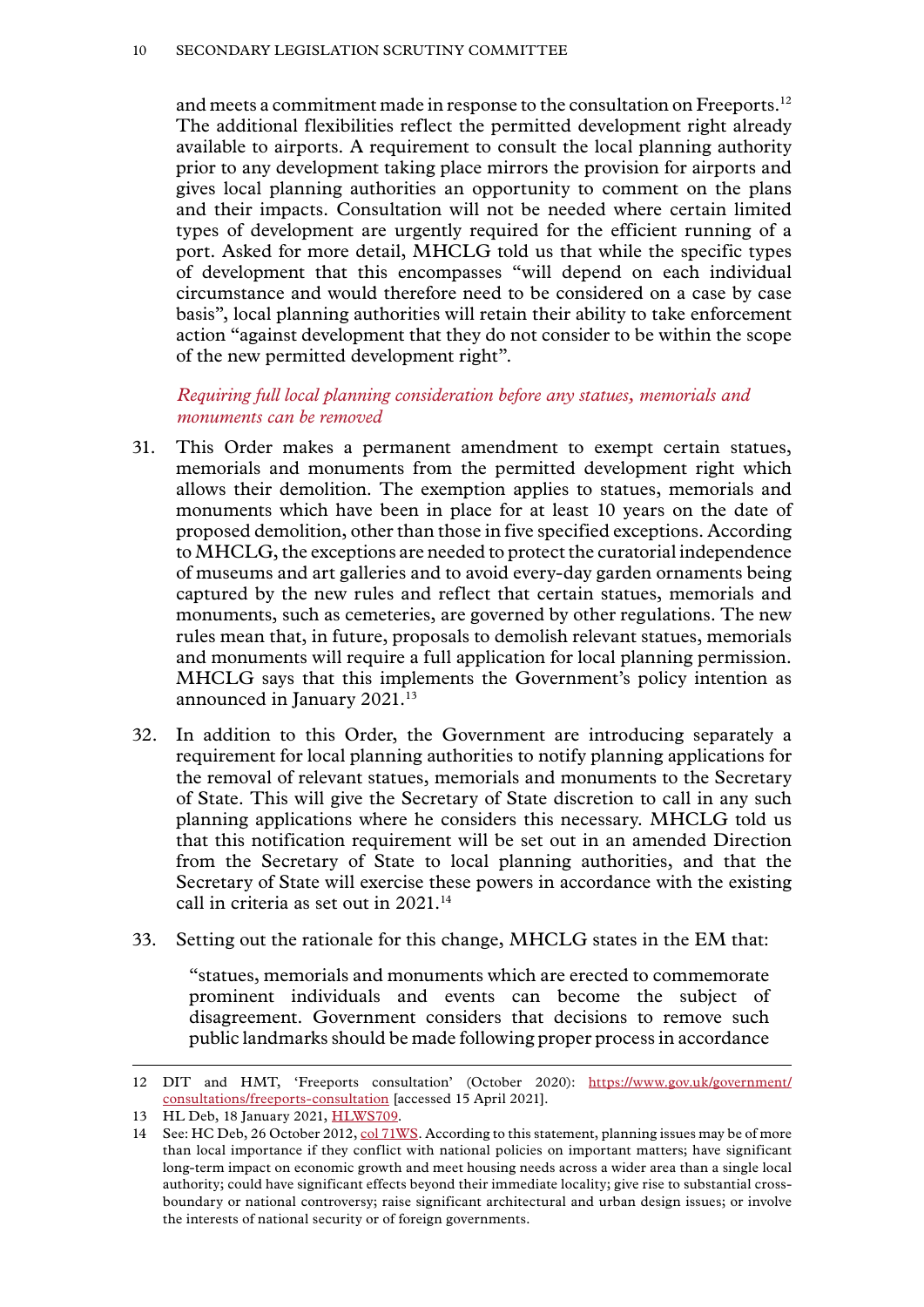with the local development plan, national planning policy and other material considerations, and consultation with the public. Government is committed to protecting our historic environment and its policy is that such statues should be retained and explained — to raise awareness of our country's complex past — rather than be removed."

34. We asked whether there have been any cases apart from the removal of the statue of Edward Colston in Bristol in June 2020 where statues have been removed without the consent of the relevant authority. MHCLG told us that:

"We are aware of 2 other cases where statues have been removed without consent — Dunham Massey sundial and the carved head forming part of the sign to the Green Man and Black's Head at Ashbourne, Derbyshire, although both of these can be distinguished from the removal of the Colston statute in that they were removed as a precaution, and in both cases the parties are engaging constructively."

#### *Conclusion*

35. We have previously expressed concern about using secondary legislation to bring about significant changes to planning legislation during the pandemic.<sup>15</sup> **Given that the changes made by this Order are permanent and may have a considerable impact on high streets and the development of key infrastructure, such as schools, colleges, universities, prisons and ports, the instrument again raises the question whether it would have been more appropriate to make these changes in a Bill, enabling Parliament to scrutinise the changes and their potential impact more fully. This is particularly apposite as the instrument also puts the Government's approach to protecting historic statues, including those which may be controversial, on a statutory footing. The Order is drawn to the special attention of the House on the ground that it is politically or legally important and gives rise to issues of public policy likely to be of interest to the House**.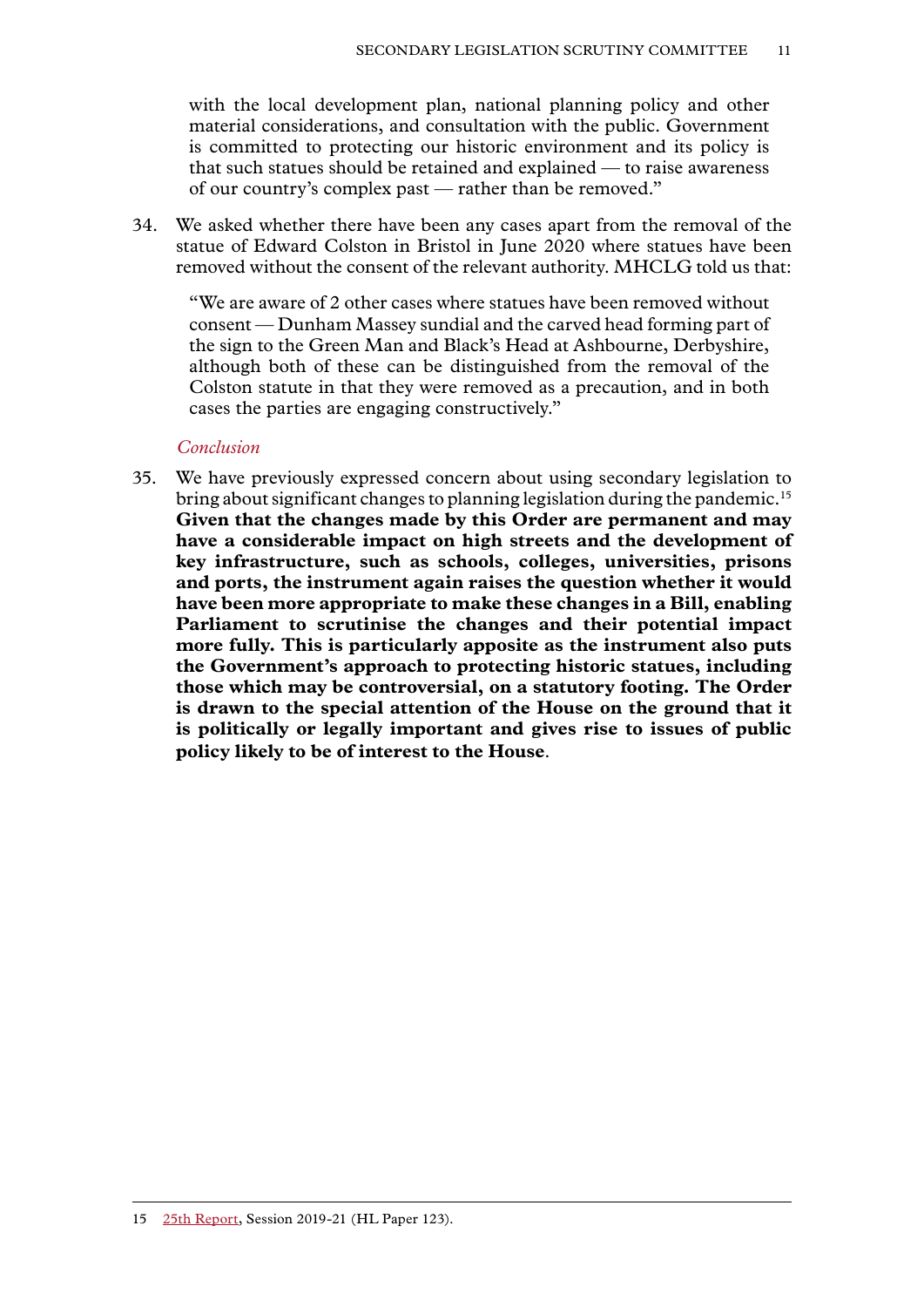## **INSTRUMENTS RELATING TO COVID-19**

36. Three instruments relating to the COVID-19 pandemic, the Education (Coronavirus) (School Teachers' Qualifications, Induction, Inspection Arrangements, Etc) (Amendment) Regulations 2021 (SI 2021/385), the (Health Protection (Coronavirus, International Travel) (England) (Amendment) (No. 11) Regulations 2021 (SI 2021/442) and the Town and Country Planning (General Permitted Development etc.) (England) (Amendment) Order 2021 (SI 2021/428) are drawn to the special attention of the House in this report (see paragraphs 1 to 13, 14 to 23 and 24 to 35 above).

## **Restrictions on businesses and public gatherings**

*Health Protection (Coronavirus, Restrictions) (Steps and Local Authority Enforcement Powers) (England) (Amendment) Regulations 2021 (SI 2021/455)*

- 37. In line with the roadmap out of lockdown,<sup>16</sup> this instrument amends the Steps Regulations<sup>17</sup> to move all of England into Step 2 with effect from 12 April. It also makes a few minor clarifications to the Steps Regulations: for example, to allow businesses or services otherwise permitted to open at Step 2 to also open at self-contained accommodation, caravan parks and campsites. Additionally, it clarifies that Coronavirus Improvement Notices and Coronavirus Restrictions Notices which require businesses to remedy unsafe practices within a set period or before reopening, may be issued in relation to the accommodation venues in Step 2.
- 38. The Secretary of State is required to review the measures imposed by the Steps Regulations every 35 days; the next review will therefore be due by Friday 14 May.

**Travel**

## *Health Protection (Coronavirus, International Travel and Information for Passengers) (England) (Amendment) (No. 2) Regulations 2021 (SI 2021/452)*

- 39. These Regulations amend the Health Protection (Coronavirus, Public Health Information for International Passengers) (England) Regulations 2020.18 They reflect the first stage of the roadmap out of lockdown, which removes the 'Stay at Home' requirement and allows more internal travel from 29 April. These Regulations amend travel provisions so that a person without a reasonable excuse for travelling outside the UK may no longer be directed to return to the place where they are living, though they may still be directed to leave an embarkation point.
- 40. These Regulations also amend the International Travel Regulations 2020<sup>19</sup> to update the list of specified competitions in Schedule 3 which is used to identify sportspersons exempt from self-isolation.

<sup>16</sup> Cabinet Office, 'COVID-19 Response — Spring 2021 (Summary)' (22 February 2021): [https://www.](https://www.gov.uk/government/publications/covid-19-response-spring-2021/covid-19-response-spring-2021-summary) [gov.uk/government/publications/covid-19-response-spring-2021/covid-19-response-spring-2021](https://www.gov.uk/government/publications/covid-19-response-spring-2021/covid-19-response-spring-2021-summary) [summary](https://www.gov.uk/government/publications/covid-19-response-spring-2021/covid-19-response-spring-2021-summary) [accessed 15 April 2021].

<sup>17</sup> Health Protection (Coronavirus, Restrictions) (Steps) (England) Regulations 2021 [\(SI 2021/364\)](https://www.legislation.gov.uk/uksi/2021/364/memorandum/contents).

<sup>18</sup> [SI 2020/567](https://www.legislation.gov.uk/id/uksi/2020/567), as amended.

<sup>19</sup> [SI 2020/568](https://www.legislation.gov.uk/uksi/2020/568/memorandum/contents), as amended.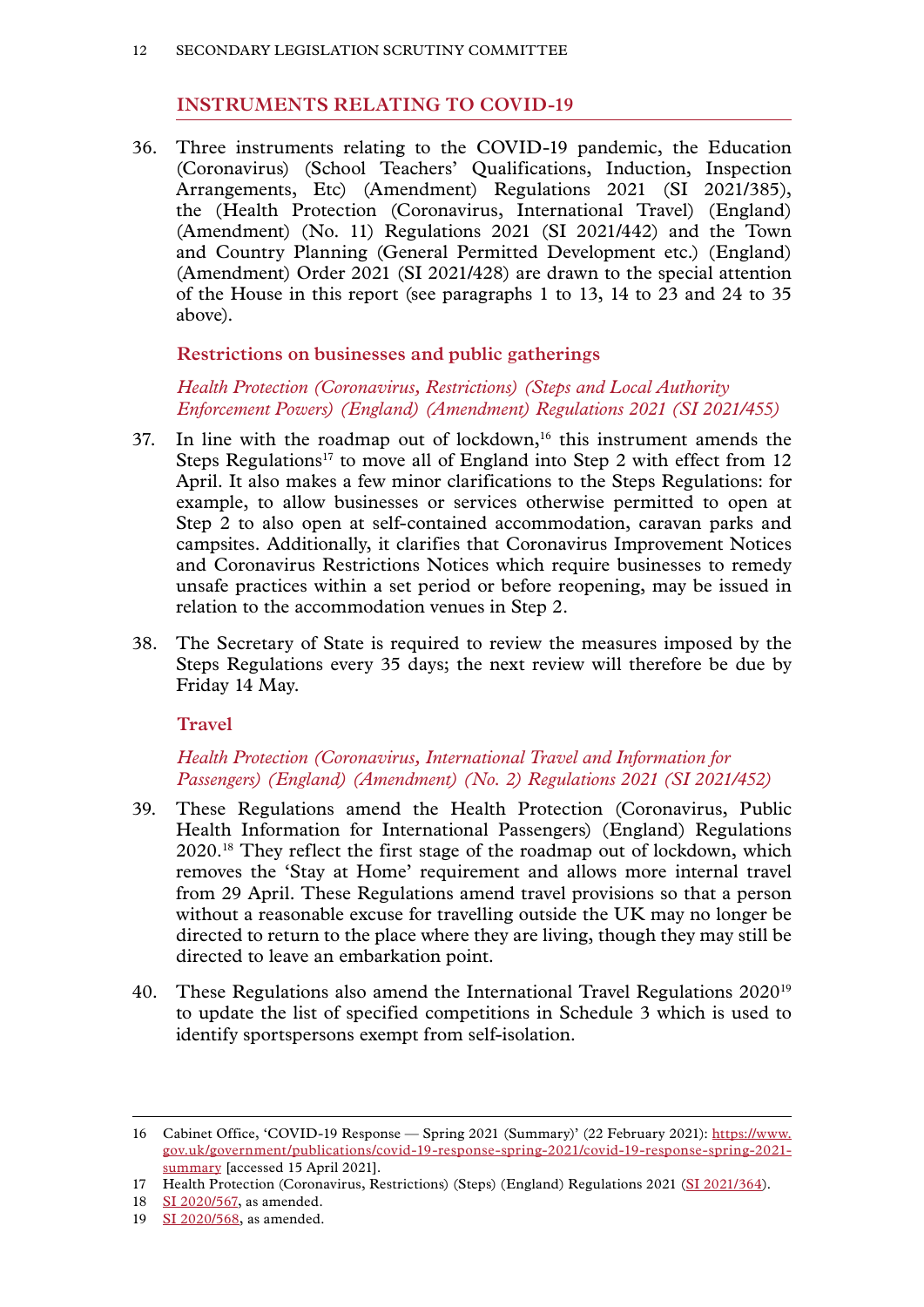#### **Changes to business practice and regulation**

## *Industrial Training Levy (Construction Industry Training Board) Order 2021 (SI 2021/421)*

41. This Order implements the proposals of the Construction Industry Training Board (CITB) for the levy that is to be imposed on employers in the sector to fund the CITB's services and activities in relation to industry training. The last such Order was made in 2018.<sup>20</sup> The Department for Education says that plans for another three-year Order covering the years 2021, 2022 and 2023 have not been taken forward because of the continuing uncertainty caused by the pandemic and the potential for a significant recession. Instead, this Order implements proposals for only one year. The instrument sets the levy rates for different categories of employers, based on the annual emoluments<sup>21</sup> they pay to their workers. In response to the pandemic, the Order also allows employers to pay 50% of the 2020 levy in 2021–22, while the levy to be paid in 2021 is reduced by 50% compared to 2020. The Small Business Levy Exemption Threshold, which exempts small employers from the levy, is increased from  $\text{\textsterling}79,999$  to  $\text{\textsterling}119,999$ .

#### **Delayed or revoked legislation**

## *Trade and Official Controls (Transitional Arrangements for Prior Notifications) (Amendment) Regulations 2021 (SI 2021/429)*

- 42. This instrument postpones the date from which prior notification requirements will apply to the import of products of animal origin and prescribed types of plant and plant products from the EU into Great Britain (GB), from 1 April to 31 July 2021. The instrument also extends a transitional period, so that phytosanitary certificates will not be required for the import of plants and plant products from the EU into GB until 31 December 2021. Without this extension this transitional period would have expired on 31 March. The Department for Environment, Food and Rural Affairs (Defra) says that the Government's EU Exit Operations Cabinet Committee (XO Committee) has agreed these extensions to give businesses which will be affected by the new sanitary and phytosanitary (SPS) requirements more time to familiarise themselves with the new rules and IT systems and enable workable migration from current systems at a time when they have to deal with the ongoing impacts of the pandemic. Defra says that the extensions will also ensure that necessary infrastructure and processes are in place at Border Control Posts (BCP), further minimising the risk of any disruption.
- 43. We asked Defra for further information about the new IT systems and when they were expected to be ready. The Department told us that:

"Since 1 January 2021, the Import of products, animals, food and feed system (IPAFFS) has been successfully introduced for imports of live animals, animal products and high-risk food and feed not of animal origin into GB. Defra is now extending IPAFFS functionality to include imports of plants and plant products from EU and non-EU third countries. Likewise, Defra continues the development of the new exports IT system (formal name to be confirmed in due course). Over the past

<sup>20</sup> Industrial Training Levy (Construction Industry Training Board) Order 2018 [\(SI 2018/432](https://www.legislation.gov.uk/uksi/2018/432/introduction/made)).

<sup>21</sup> Emoluments are defined in the instrument but broadly include salaries, fees and wages. The use of emoluments, rather than number of employees, reflects the nature of the industry in which employers make extensive use of subcontractors and may directly employ few people.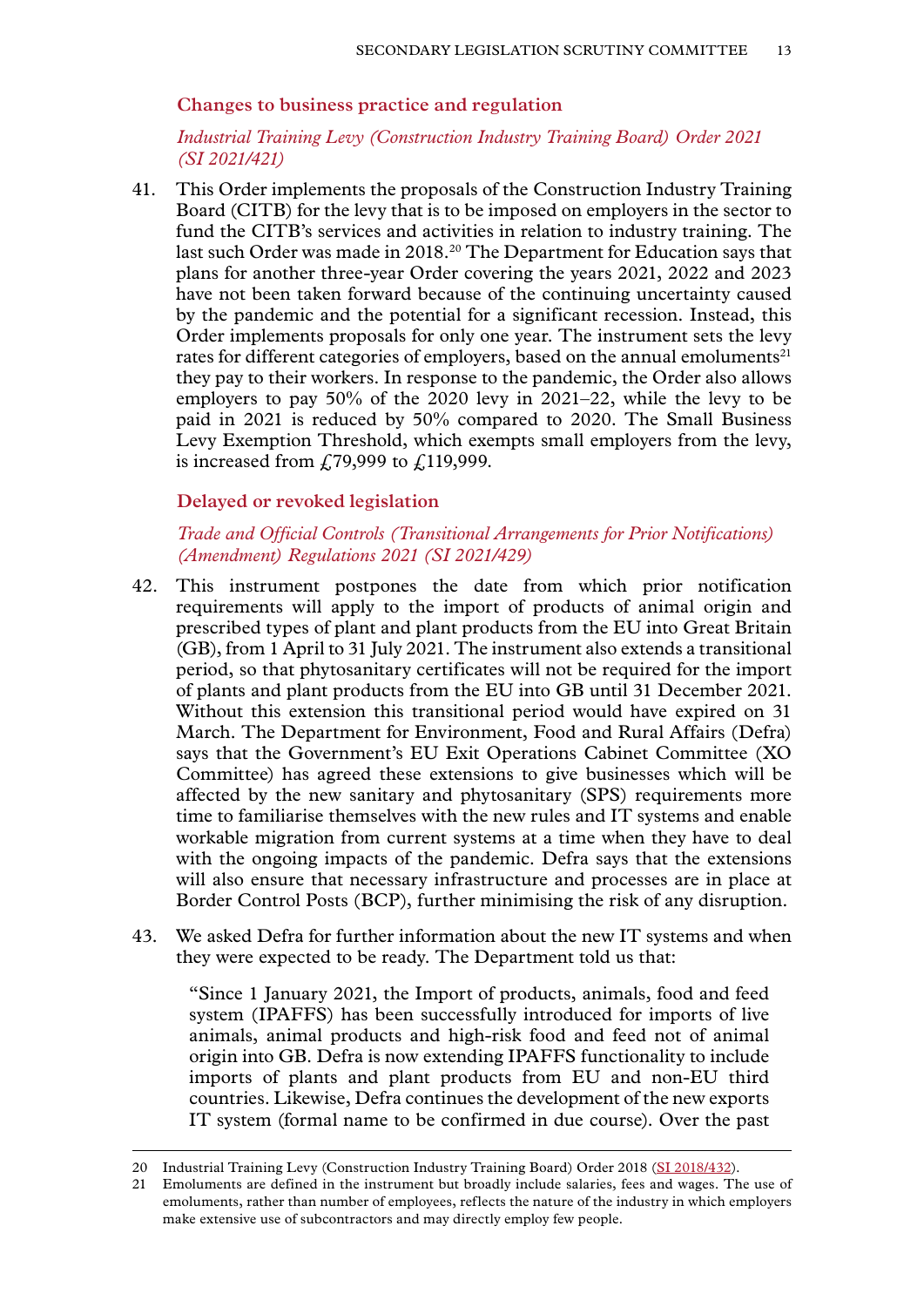few months, the team have been working closely with a small group of Used Agricultural Farm Machinery exporters, to further develop, test and refine the live system. Following the success of this private beta, there will be a phased transition period to the new live systems, starting throughout Summer 2021. This will allow time for business to familiarise themselves with the new services and to new commodity groups to be onboarded, recognising that full functionality will be an ongoing process."

44. We also asked Defra when it expected the BCP infrastructure to be ready for the new SPS checks. The Department told us that it expects this "infrastructure to be ready as required to deliver each of the revised phases of increased SPS checks in October 2021, January 2022 and March 2022, as confirmed by the XO Committee decision of 10 March 2021".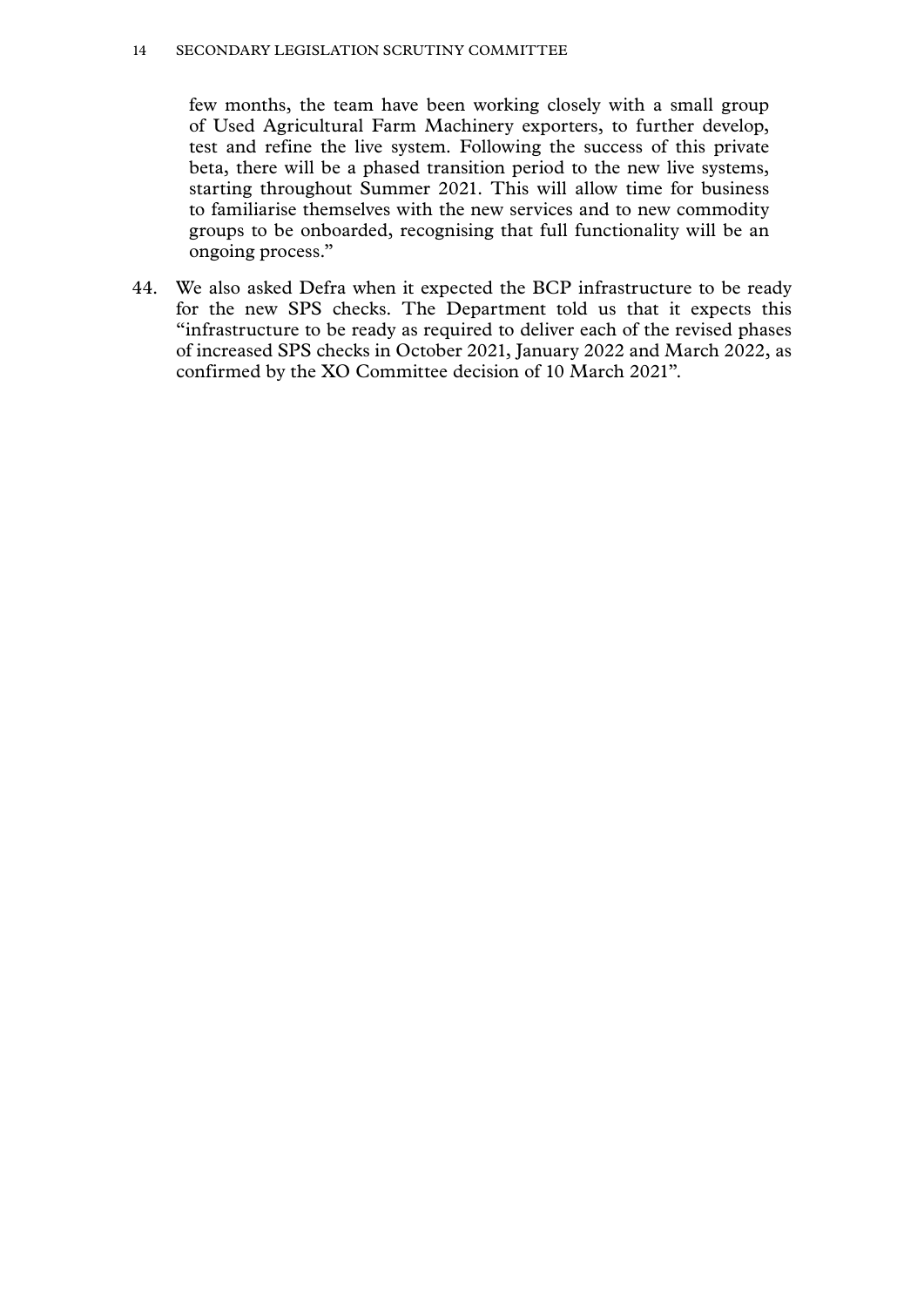#### **INSTRUMENTS OF INTEREST**

**Official Controls, Plant Health, Seeds and Seed Potatoes (Amendment etc.) Regulations 2021 (SI 2021/426)**

- 45. This instrument amends retained EU law to ensure that plant health controls within Great Britain (GB) and between relevant third countries and GB can function effectively. Amongst other changes, this includes amendments to implement the Northern Ireland Protocol; to enable plants, plant products and other objects which pose the highest risk to GB biosecurity to be subject to physical checks and identity checks at the appropriate frequency rate during a transitional period; and to ensure that the import into GB of ware potatoes from Poland, Portugal, Romania and Spain are subject to official controls.
- 46. We have received a submission from Friends of the Earth which raises concerns about a potential change in the approach to quarantine policy and GB regulated non-quarantine pests and about a potential weakening of standards in the procedures for eradicating potential pests and diseases. We are publishing the submission and the response from the Department for Environment, Food and Rural Affairs, which addresses these concerns, on our website.<sup>22</sup>

<sup>22</sup> SLSC scrutiny evidence page: [https://committees.parliament.uk/committee/255/secondary](https://committees.parliament.uk/committee/255/secondary-legislation-scrutiny-committee/publications/8/scrutiny-evidence/)[legislation-scrutiny-committee/publications/8/scrutiny-evidence/.](https://committees.parliament.uk/committee/255/secondary-legislation-scrutiny-committee/publications/8/scrutiny-evidence/)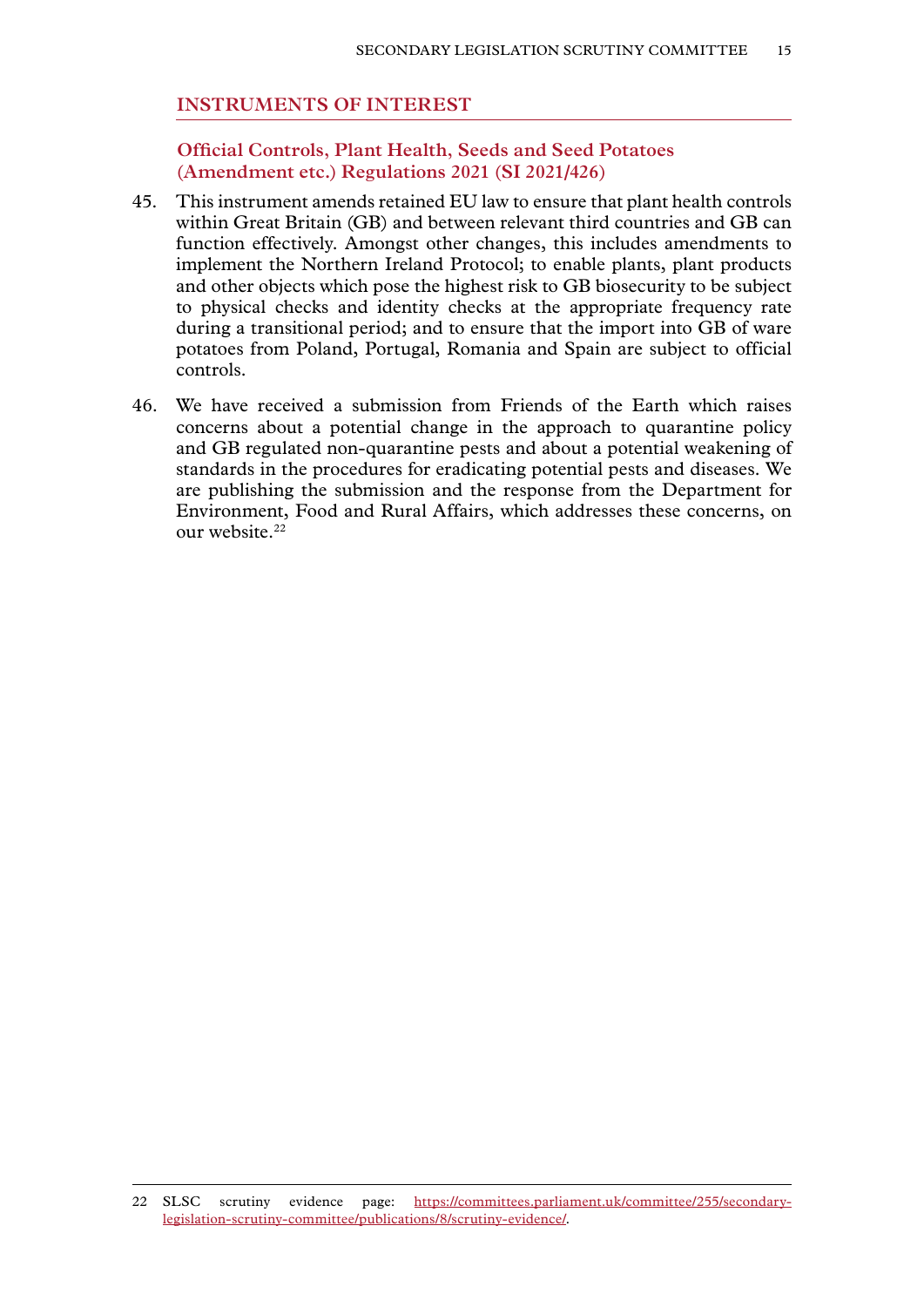## **INSTRUMENTS NOT DRAWN TO THE SPECIAL ATTENTION OF THE HOUSE**

#### **Draft instruments subject to affirmative approval**

Terrorism Act 2000 (Proscribed Organisations) (Amendment) Order 2021

## **Made instruments subject to affirmative approval**

| SI 2021/429                                             | Trade and Official Controls (Transitional Arrangements for |
|---------------------------------------------------------|------------------------------------------------------------|
|                                                         | Prior Notifications) (Amendment) Regulations 2021          |
| $\sim$ $\sim$ $\sim$ $\sim$ $\sim$ $\sim$ $\sim$ $\sim$ |                                                            |

SI 2021/455 Health Protection (Coronavirus, Restrictions) (Steps and Local Authority Enforcement Powers) (England) (Amendment) Regulations 2021

## **Instruments subject to annulment**

| SI 2021/421 | <b>Industrial Training Levy (Construction Industry Training</b><br>Board) Order 2021                                                       |
|-------------|--------------------------------------------------------------------------------------------------------------------------------------------|
| SI 2021/426 | Official Controls, Plant Health, Seeds and Seed Potatoes<br>(Amendment etc.) Regulations 2021                                              |
| SI 2021/446 | National College for Advanced Transport and Infrastructure<br>(Designated Institution and Further Education and<br>Revocations) Order 2021 |
| SI 2021/452 | Health Protection (Coronavirus, International Travel and<br>Information for Passengers) (England) (Amendment) (No. 2)<br>Regulations 2021  |
| SI 2021/453 | Official Controls (Exemptions from Controls at Border<br>Control Posts) (Amendment) Regulations 2021                                       |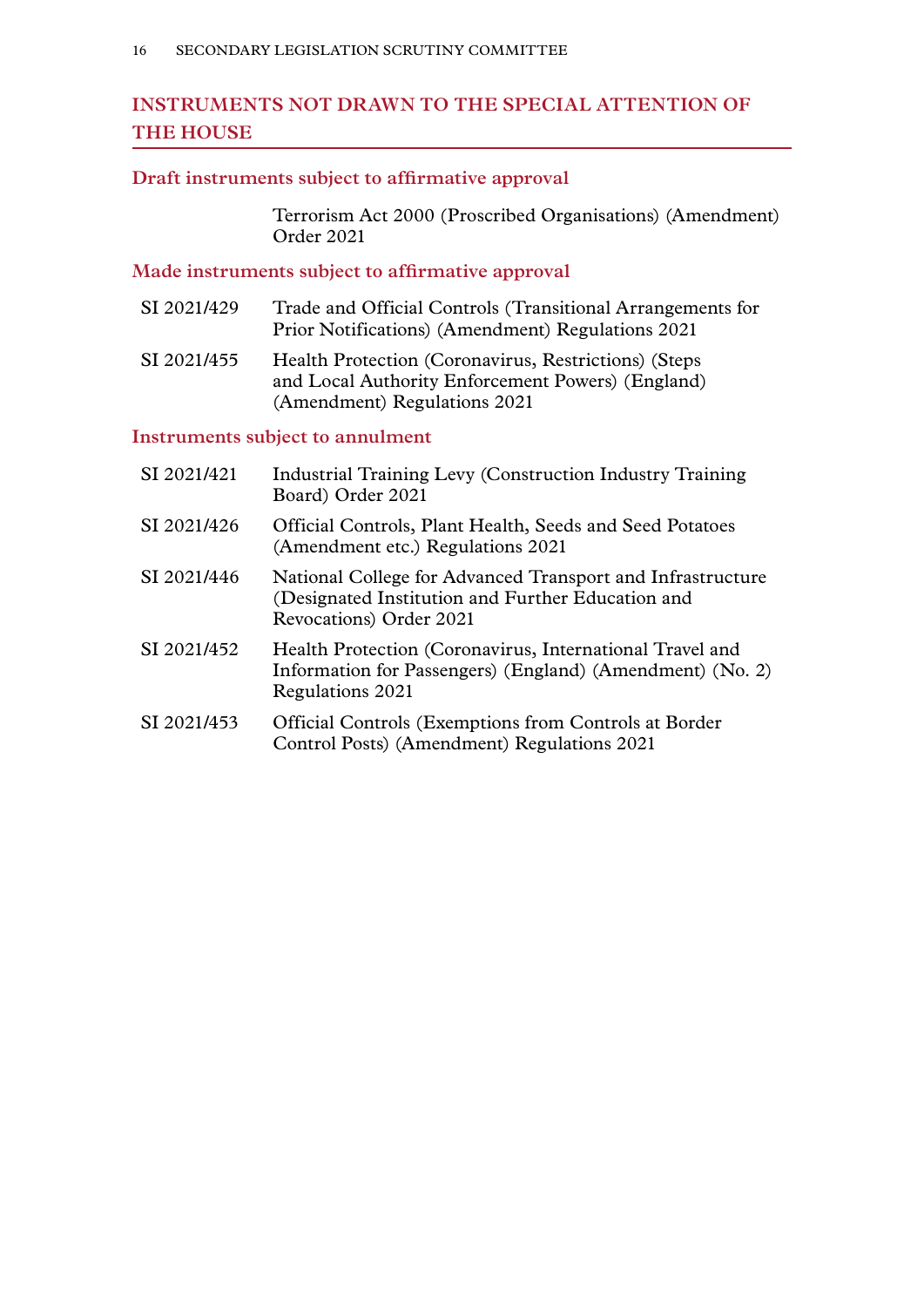#### **Appendix 1: CORRESPONDENCE**

## **Letter from Lord Hodgson of Astley Abbotts, Chair of the Secondary Legislation Scrutiny Committee, to Jo Churchill MP, Parliamentary Under Secretary of State at the Department of Health and Social Care**

I am writing to you on behalf of the House of Lords Secondary Legislation Scrutiny Committee about the Health Protection (Coronavirus, International Travel) (England) (Amendment) (No. 11) Regulations 2021.

We were unable to complete our scrutiny of these Regulations at our meeting this week because of the poor quality of the Explanatory Memorandum (EM) accompanying the instrument.

Although section 6 of the EM includes a list of what each regulation does, we found this of limited use. This is, in part, because the numbering of the regulations is incorrect. The more important reason, however, is that the material is purely descriptive and fails to provide any explanation of the policy rationale for why the changes made by the instrument are necessary or how they are to be implemented.

We found the short policy explanation in section 7 of the EM to be wholly inadequate. It omits several key aspects of the instrument, including, for example:

- How self-isolation by foreign-based road haulage workers in their vehicle cabs will be enforced, the numbers involved and assessment of any potential impact on the supply chain.
- Why the seemingly sensible requirement that a laboratory operator should take reasonable steps to ensure that an individual has a consistent test specimen number is only being introduced now – was it, for example, an omission in the preceding regulations or have a number of tests gone astray?
- Regulations 10 and 11 require providers to take pre-payment for tests before issuing a reference number. Paragraph 6.9 of the EM says that this is to reduce the risk of international arrivals cancelling test packages once they have passed through border controls. Is this a precautionary measure or in reaction to a high number of defaulters?
- Regulations 7 and 8 set out new penalties but it is not entirely clear to whom regulation 8 applies.
- Regulation 11 inserts new Schedule 2D to the International Travel Regulations 2020. It requires employers with more than 50 employees, of which one or more are required to undertake "workforce tests", to take "reasonable steps to facilitate the taking of those tests". It would help both Parliament and industry if there was a clearer explanation of what constitutes "reasonable steps".

On 10 March, I wrote to Lord Bethell about the poor quality of the EM in relation to the Health Protection (Coronavirus, International Travel) (England) (Amendment) (No. 9) Regulations 2021. It is, therefore, disappointing to be writing again to the DHSC. If Parliament and the wider public are to be able effectively to scrutinise these (or any) Regulations, it is critically important that the EM should provide a thorough explanation of their purpose and why they are needed in plain English and using terms that are clear to all readers.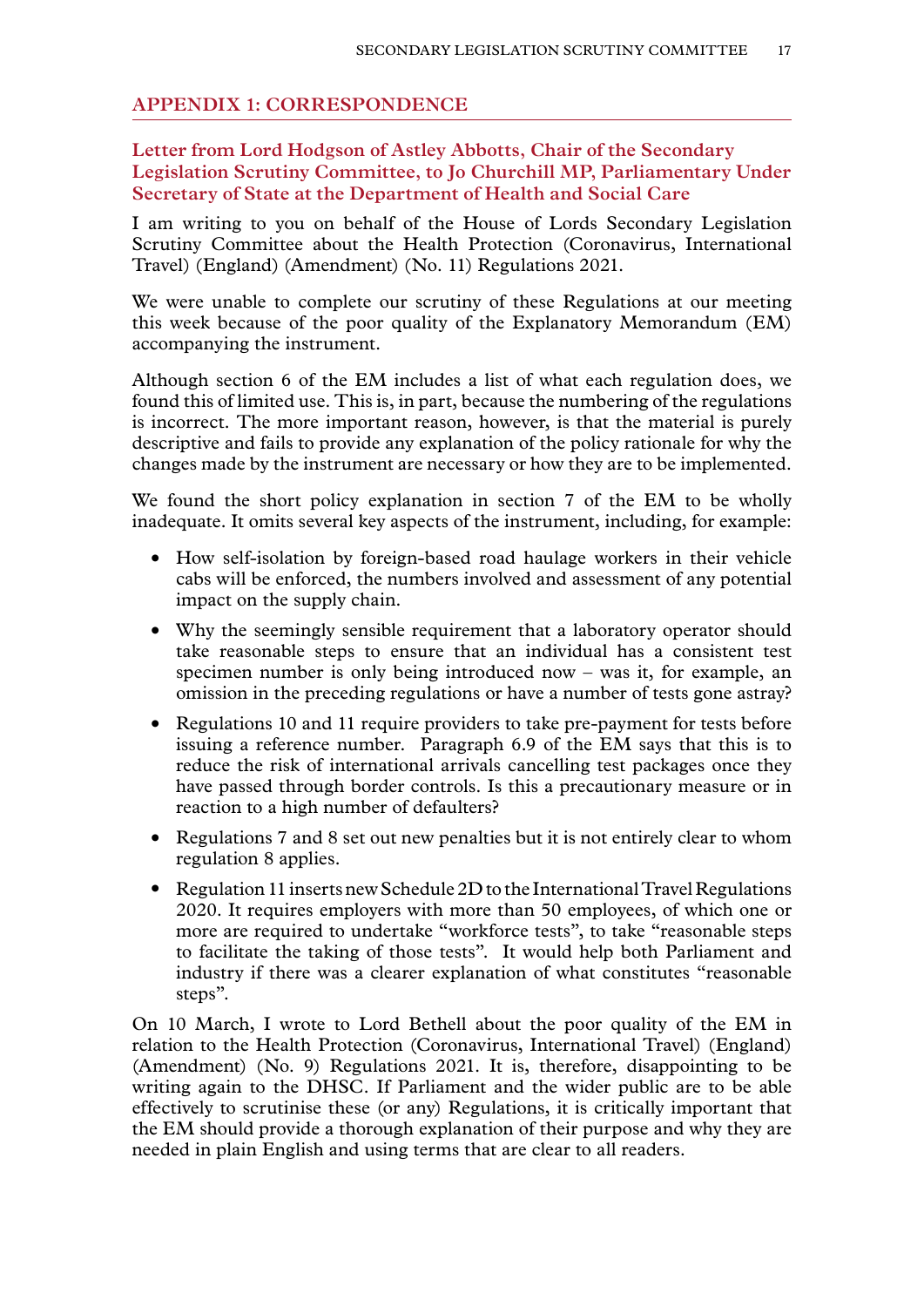I would be grateful therefore if you could provide:

- **a full explanation of all the policy objectives of this instrument; and**
- **an assurance that steps will be taken by your Department to ensure that, in future, the explanatory material in support of DHSC instruments, particularly those related to the pandemic, is fit for purpose**.

## **Letter from Jo Churchill MP to Lord Hodgson**

This letter provides further detail in response to your letter of 13 April in which you expressed your dissatisfaction [about] the Explanatory Memorandum (EM) for the Health Protection (Coronavirus, International Travel) (England) (Amendment) (No. 11) Regulations 2021 (SI 2021/442). Your concern is that the EM gave insufficient background on the rationale for the changes made and how they are to be implemented.

The purpose of the Regulations was to introduce a new system of: (i) mandatory testing for international arrivals who are exempt from quarantine where they are travelling with a sectoral exemption, including a duty on employers to take reasonable steps to facilitate this testing; (ii) to amend the minimum standards for providers of international travel testing; $23$  (ii) to amend the minimum standards for providers of international travel testing.24

You asked how self-isolation by foreign-based road workers in the vehicle cabs will be enforced, the number of road haulage workers involved and an assessment of the potential impact on the supply chain. We acknowledge that there are practical challenges for enforcement of the regulation, and we have focused much more on compliance and communication to hauliers through associations and Government guidance. We understand that the majority of road haulage workers isolate in their cabs already and we envision the new regulations further enforce already practiced behaviours. If there is a large breach in compliance the police can be notified and issue a  $\text{\textsterling}1000$  FPN.

We do not have data available for 2021 in the number of foreign based road haulage workers arriving in the UK. However, in quarter 1 of 2020, there were 463,000 trips made by foreign-based hauliers to the UK, which averages approximately 35,000 per week which would likely be impacted by these regulations. The regulations build on guidance that was issued in December 2020 which had the support of the sector and as mentioned, road haulage workers already largely isolate in their cabs while working and in the UK and so there would be likely be minimal impact on the supply chain. $25$ 

You queried why we did not, when private sector provision for international arrival testing on day 2 and day 8 was enabled, set the requirement that a laboratory operator should take reasonable steps to ensure that the test result and genome sequencing result should be reported with a consistent test specimen number.

<sup>23</sup> Detailed guidance on the bespoke or 'workplace' testing is provided on gov.uk: [https://www.gov.uk/](https://www.gov.uk/guidance/bespoke-testing-regimes-for-exempt-groups) [guidance/bespoke-testing-regimes-for-exempt-groups.](https://www.gov.uk/guidance/bespoke-testing-regimes-for-exempt-groups) Detailed guidance on which testing regime should be followed by international arrivals claiming exemptions from quarantine is also provided on gov.uk: https:[//www.gov.uk/government/publications/coronavirus-covid-19-travellers-exempt-from](http://www.gov.uk/government/publications/coronavirus-covid-19-travellers-exempt-from-uk-border-rules)[uk-border-rules](http://www.gov.uk/government/publications/coronavirus-covid-19-travellers-exempt-from-uk-border-rules).

<sup>24</sup> Detailed guidance on the minimum standards for privately provided day 2 and day 8 for international travel are provided on gov.uk: https:[//w](http://www.gov.uk/guidance/testing-on-day-2-and-day-8-for-international-arrivals)w[w.gov.uk/guidance/testing-on-day-2-and-day-8-for](http://www.gov.uk/guidance/testing-on-day-2-and-day-8-for-international-arrivals)[international-arrivals](http://www.gov.uk/guidance/testing-on-day-2-and-day-8-for-international-arrivals).

<sup>25</sup> Detailed guidance on haulier cab restrictions is provided on gov.uk: https:[//w](http://www.gov.uk/guidance/coronavirus-)w[w.gov.uk/guidance/](http://www.gov.uk/guidance/coronavirus-) [coronavirus-](http://www.gov.uk/guidance/coronavirus-) covid-19-hgv-operators-and-drivers-crossing-an-international-border.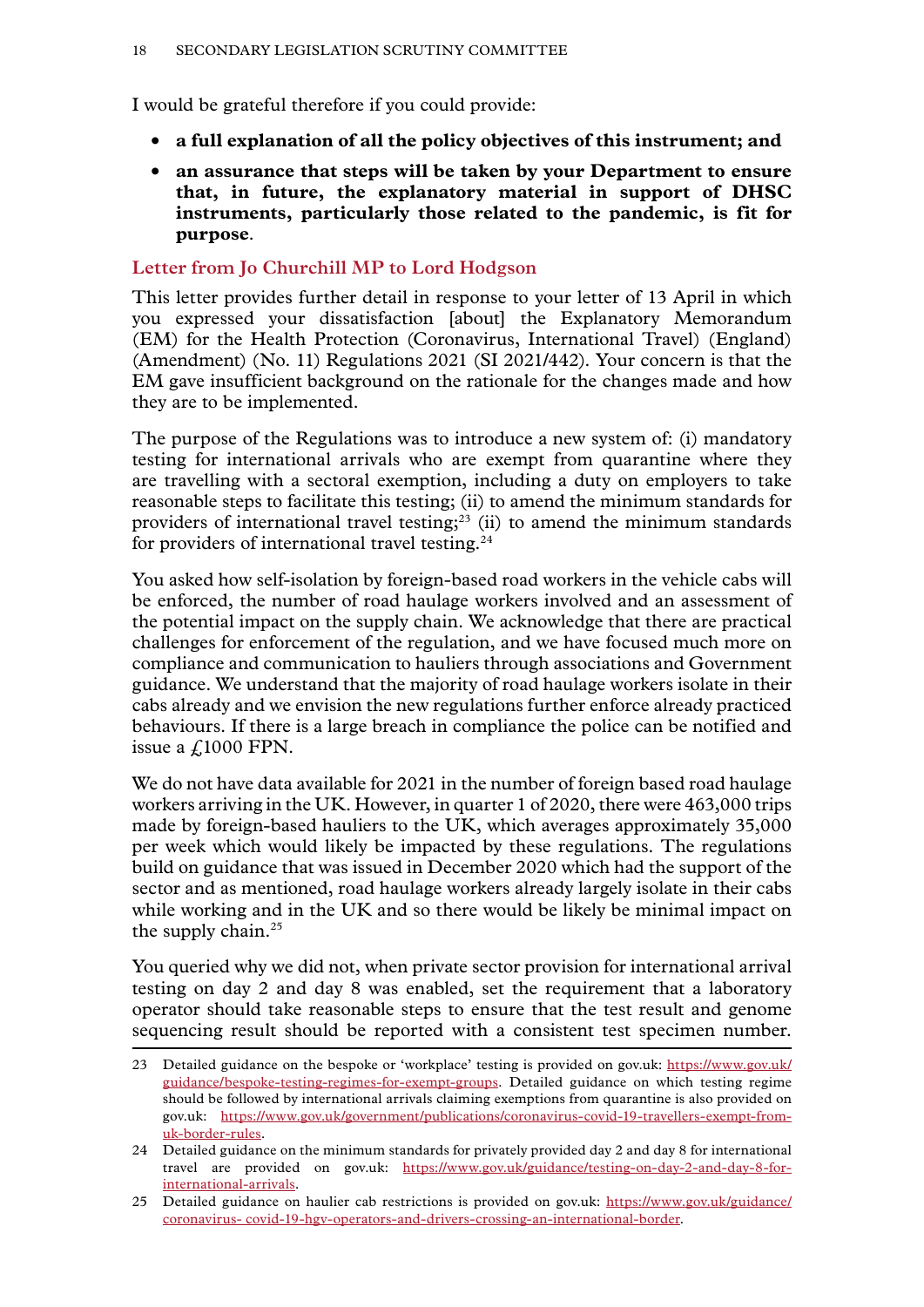Prior to the amendments, it was already the case that laboratory operators and test provider must have a system in place for reporting test results in accordance with their obligations under the Health Protection (Notification) Regulations (SI 2010/659) and the Health Protection (Coronavirus, International Travel) (England) Regulations (SI 2020/568).

In addition to test results, providers and laboratory operators must, where applicable, report data fields for personal data for the purposes of contact tracing and international travel data fields for the purposes of disease surveillance. Test results can be linked by name and date of birth as well as by specimen number but systematising this by establishing a minimum standard for a consistent specimen number, particularly where laboratories are genomically sequencing samples which may already have been diagnostically processed, will be more resilient to a possible increase in travel volumes in the longer term.

You ask whether the requirement for test providers to take pre-payment for tests before issuing the reference number which must be inputted into the Passenger Locator form is a precautionary measure. The vast majority of private test providers, for commercial and operational reasons, take payment with booking and before issuing a test reference number which is inputted by international arrivals into the Passenger Locator Form.

However, some private providers did not adopt this operational approach. The requirement to take pre-payment of tests before issuing a reference number is in response to concerns and limited evidence that an international arrival could, feasibly, book a test and cancel without booking a test with another provider.

You ask to whom Regulation 8 applies. Regulation 8(2) applies to employers who have breached the duty to take reasonable steps to facilitate workforce tests and sets the penalties for breach of this requirement. Regulation 8(3) sets the penalties for international arrivals breaching the testing requirements under the workforce testing regime (new regulation 3C) and offshore installation worker regime (new regulation 3D).

You highlight that it would help both Parliament and industry if there was a clearer explanation of what constitutes reasonable steps to facilitate the taking of tests for an employer with more than 50 employees, of which one or more are required to undertake 'workforce tests', i.e. to follow a bespoke testing regime. We have published guidance on gov.uk on what could be considered reasonable steps.<sup>26</sup> This includes: communicating testing requirements to the workforce when they are travelling for work, establishing workplace COVID-19 testing or providing employees with home testing and supporting access, or signposting employees to COVID-19 testing outside of the workplace. This includes: communicating testing requirements to the workforce when they are travelling for work, establishing workplace COVID-19 testing or providing employees with home testing and supporting access, or signposting employees to COVID-19 testing outside of the workplace.

We recognise the crucial role that Explanatory Memoranda play in facilitating parliamentary scrutiny and informing the wider public and we are working to make every effort to strengthen their quality.

<sup>26</sup> Detailed guidance on the employer duty is provided on gov.uk: https:[//w](http://www.gov.uk/guidance/coronavirus-covid-19-)w[w.gov.uk/guidance/](http://www.gov.uk/guidance/coronavirus-covid-19-) [coronavirus-covid-19-](http://www.gov.uk/guidance/coronavirus-covid-19-) employer-testing-duty.